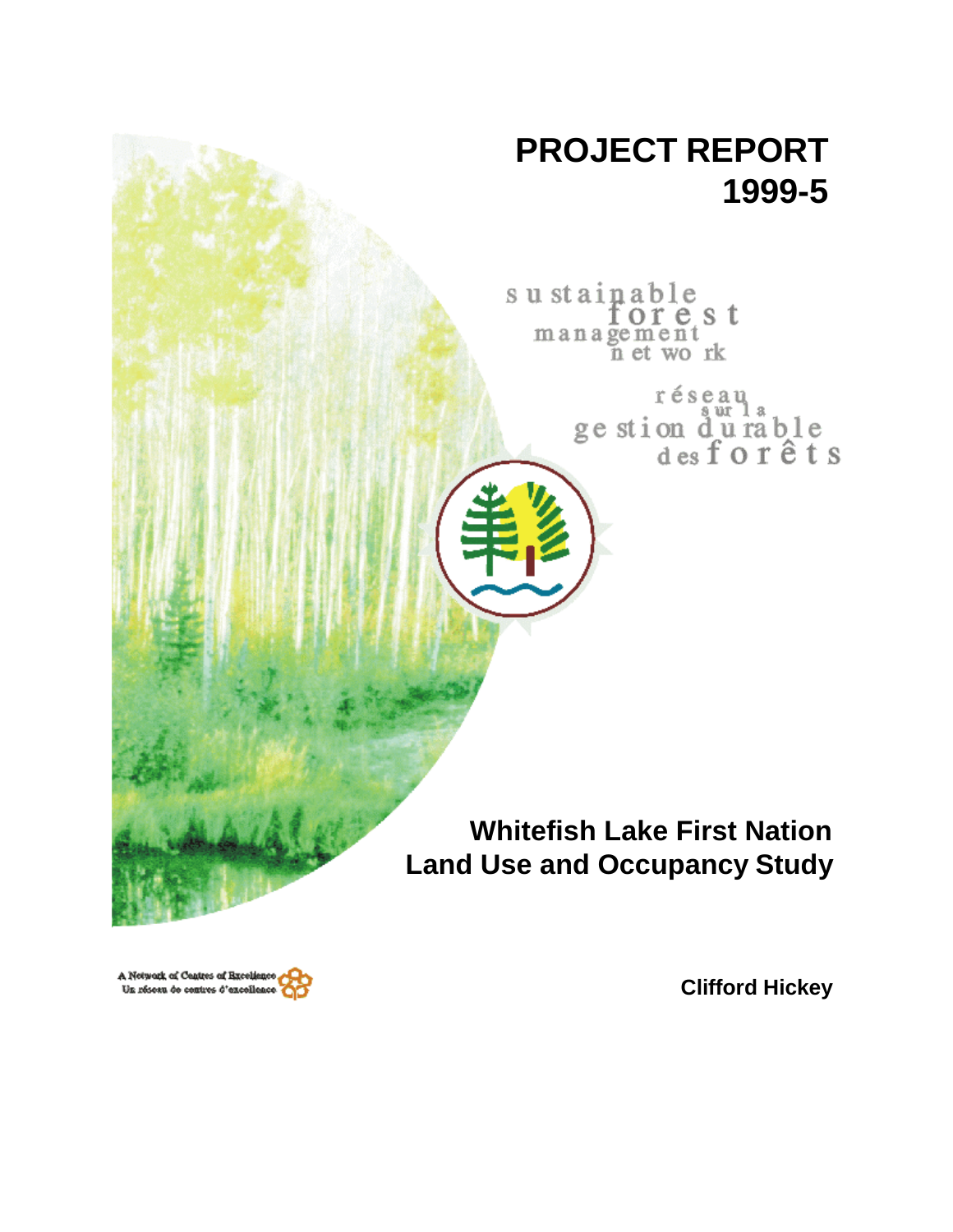For copies of this or other SFM publications contact:

Sustainable Forest Management Network G208 Biological Sciences Building University of Alberta Edmonton, Alberta, T6G 2E9 Ph: (780) 492 6659 Fax: (780) 492 8160 http://www.biology.ualberta.ca/sfm/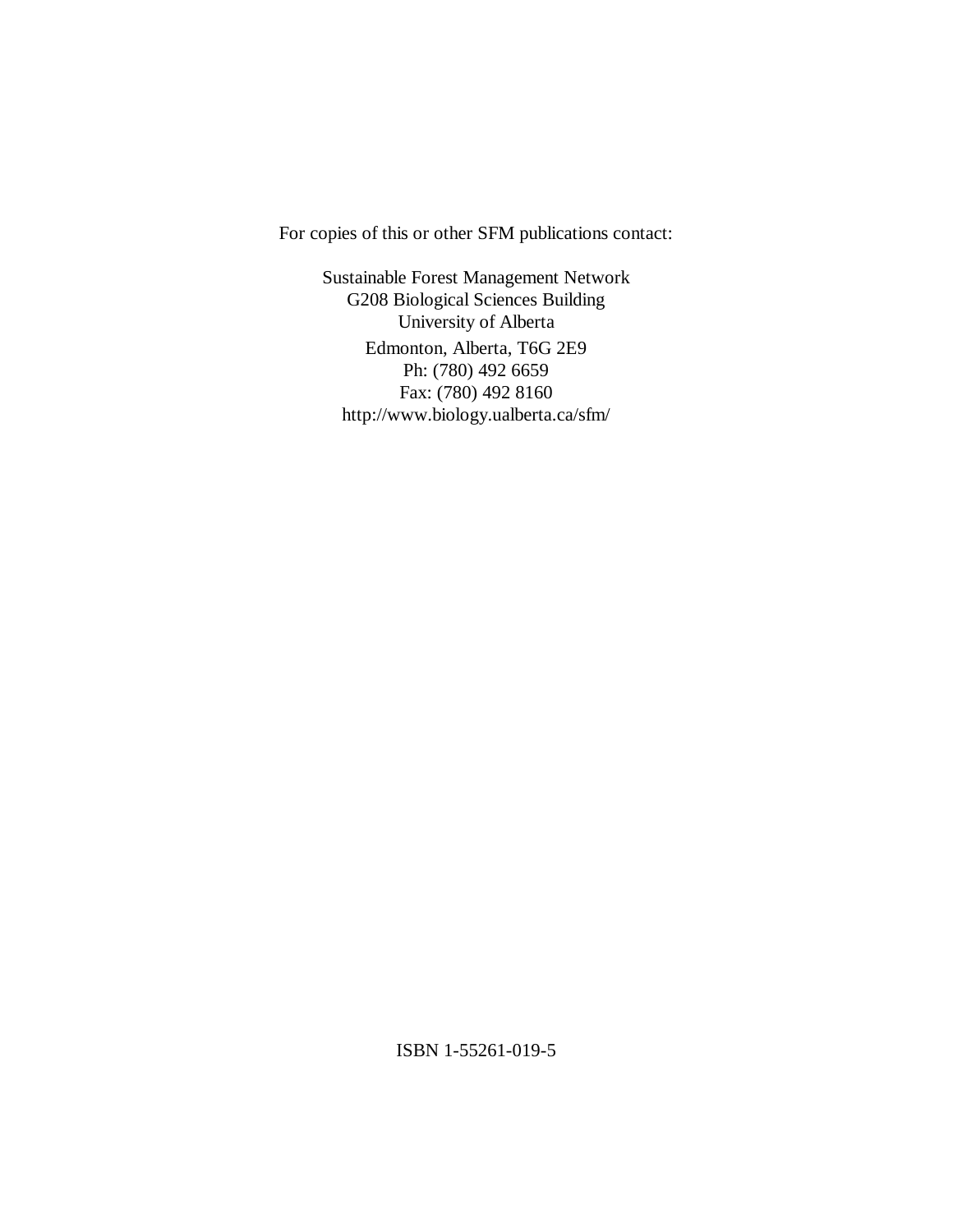# **Whitefish Lake First Nation Land Use and Occupancy Study**

SFM Network Project Report: Whitefish Lake First Nation Land and Resource Use Study: Incorporating Traditional Knowledge with GIS Technology

by

## **Dr. Clifford Hickey**

Director, Canadian Circumpolar Institute University of Alberta, Edmonton, Alberta

**June 1999**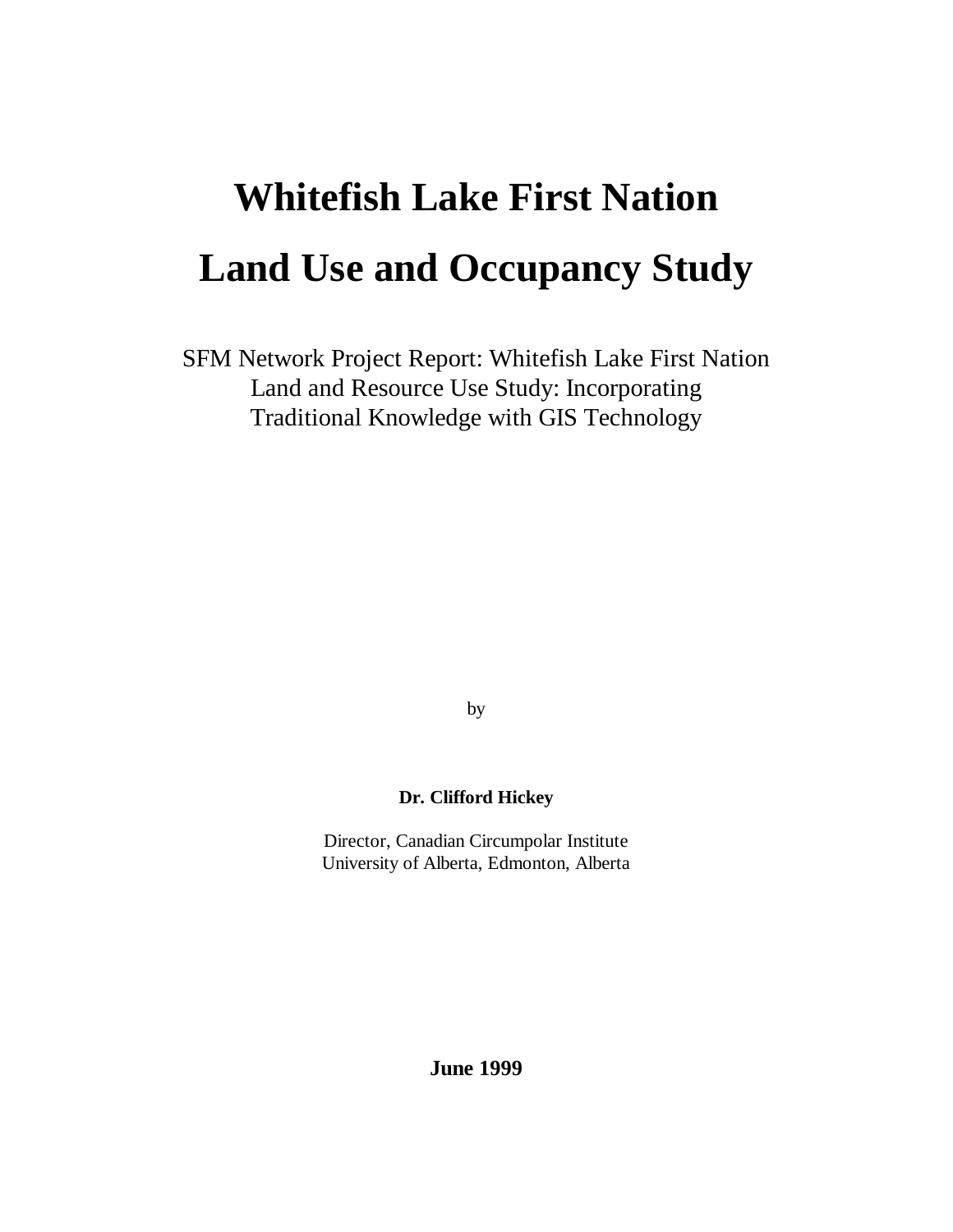# **ABSTRACT**

In 1994 the Whitefish Lake First Nation and the Province of Alberta entered into an agreement that called for co-operative approaches to land, wildlife, and fisheries management in the area surrounding the Whitefish Lake reserve (approx. 2,700 sq. km.). In January of 1998 the terms of the WFLFN Co-Operative Management Agreement underwent implementation. Specific goals of the agreement include economic development initiatives, education and training programs for Whitefish Lake residents, and the implementation of a cooperative management regime for local lands and resources. Through these negotiations, WFLFN was successful in establishing the only First Nation - Province of Alberta Co-operative Management Agreement to date as recognized under the terms of a Treaty Entitlement.

 Specific to the objectives of the Sustainable Forest Management Network and a primary component of the co-operative management agreement was the undertaking of a land use and occupancy study of the Whitefish Lake community. It was recognized that any attempt to make informed land 'management' decisions required an understanding of community land and resource use patterns. Therefore, this study was designed to incorporated the cultural (non-market) values of community residents with the economic interests of resource developers operating in the area, thus the textualization of both market and non-market forest values was initiated. The ultimate purpose of this study is not to restrict future land and resource use per se, nor was it a form of cultural triage, but rather is to be used as a guide for sound land use initiatives that serve to preserve and protect the cultural values of Whitefish Lake residents.

Through the completed land use study, the Whitefish Lake First Nation (WFLFN) has been successful at visually articulating historical and contemporary land use patterns, as well as the knowledge base that supports that system of use, in a medium (ArcView) that has facilitated the integration of local knowledge into forest management planning (FMP). Forest management in the S-9 F.M.U. is now being approached cooperatively by the WFLFN, Tolko Forest Products, Zeidler Ltd. and Alberta Lands and Forests in a way that takes into account both the market values of the boreal forest as well as the non-market or cultural values nested within that same geographical landscape. The completion of this research has also proven instrumental in the implementation of the Whitefish Lake Co-operative Management Agreement signed between the Province of Alberta and the WFLFN. By visually authenticating the extent of local land use this research has demonstrated the need for greater local involvement in the management process and was largely responsible for the province's decision to expand the cooperative management area from 27 townships to 30 with future discussions to expand the management area even further.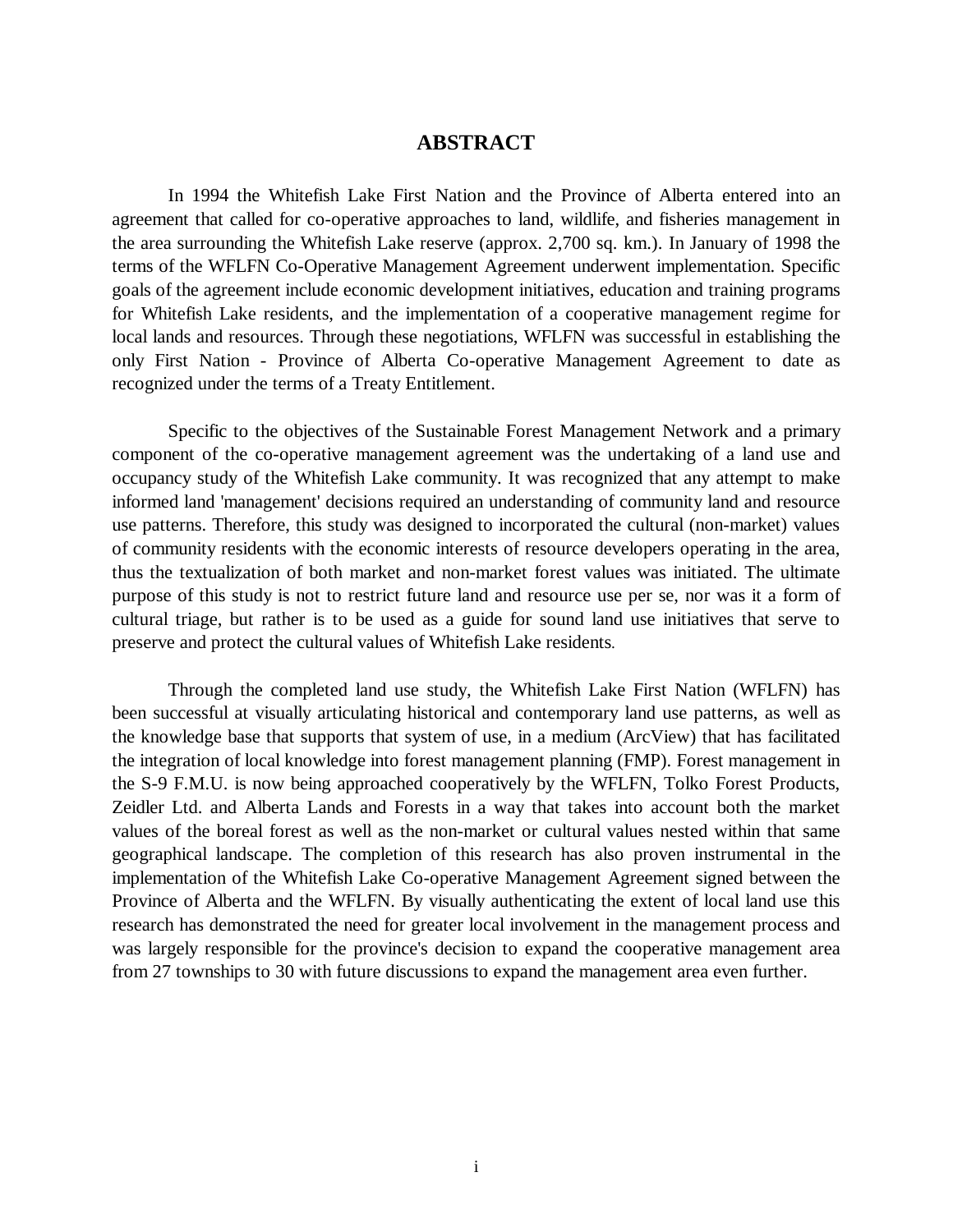### **ACKNOWLEDGMENTS**

This research would not have possible without the involvement of a number of individuals and institutions. Funding for this research was provided by the Network Centres of Excellence, Sustainable Forest Management Network and the Canadian Circumpolar Institute. Support from these institutions not only enabled this research to be completed but also provided a unique training opportunity for Whitefish Lake residents.

Foremost among the individuals who have contributed to this project has been the Whitefish Lake Elders Advisory Council which served as a steering committee throughout the development and duration of this project. Specifically, the contributions of Bennett Grey, Eunice Grey, Mabel Grey, Henry Lubicon, Frank Nahachick, Joseph Nahachick, George Tallman, Jean Whitehead, Peter Kesapapa, Henry Thunder, Evelyn Thunder, Mariane Thunder, Griffin Grey, Russell Grey, and Pat Grey made this work possible. The vision and leadership of Chief Eddie Tallman, along with councilmen Dwayne Thunder, Jessie Grey and Whitefish Lake Project Coordinator Jeff Chalifoux all contributed the successful completion and implementation of this research.

I would like to thank Tim Martin from the University of Alberta for GIS assistance as well as Jerry Kowalyk from the University of Alberta Science and Technology Library for aiding in the acquisition of the topographical datasets for the Whitefish Lake cooperative management unit. I would like to thank Dave Knight of Tolko Industries Ltd. for his assistance throughout the project. The involvement and continued support of Pat Long, Tony Sakora and Jason Cottingham from Alberta Lands and Forests, along with Mark Hechbert of Alberta Fish and Wildlife, proved invaluable to the successful completion of this project.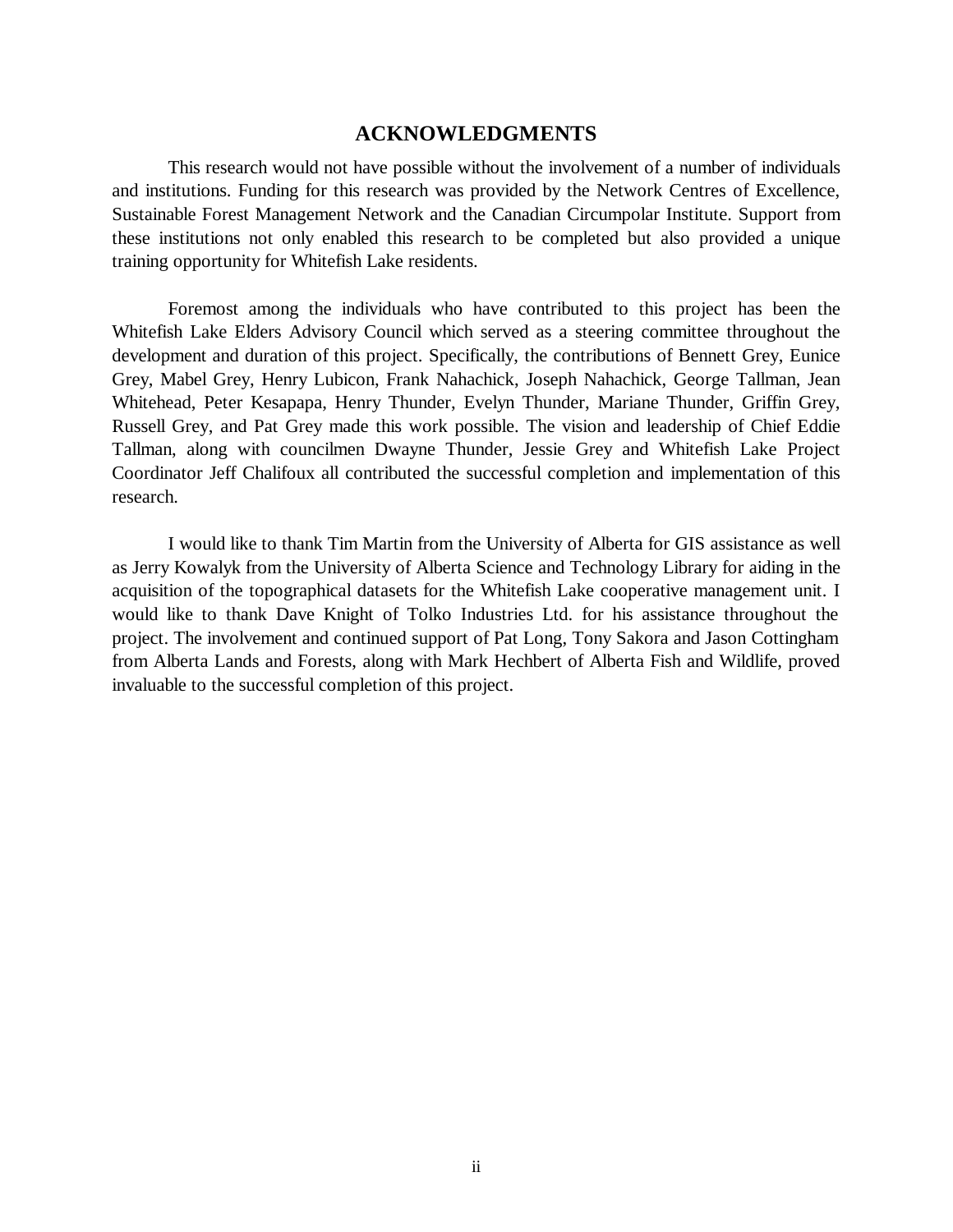## **INTRODUCTION**

This project stems from previous research conducted by Dr. Michele Ivanitz as partial fulfillment of her doctoral program in Anthropology while attending the University of Alberta (1996). Dr. Ivanitz's research, funded in part by the Sustainable Forest Management Network, was approached theoretically through applied/development anthropology, social forestry, and change. Specifically, the focus of her research was to develop an "Implementation Plan" that would facilitate the co-operative management of land and resources by the WFLFN and the province of Alberta. The development of this plan was to reflect a realistic co-operative management arrangement that would contribute to the reconciliation of scientific, bureaucratic, and traditional (local) ecological epistemologies (Ivanitz 1996).

Our current involvement in this process has existed on two levels. First, we have been involved in the continued development and negotiations of the "Implementation Plan" initiated by Dr. Ivanitz. And second, we have been involved in the development of a traditional land use and occupancy study of the S-9 Forest Management Unit, which constitutes a large portion of the WFLFN's traditional homeland, and serves as a primary component in the cooperative management process.<sup>1</sup>

Due to the nature of this research, and the partnership approach that has been taken, access to the community of Whitefish Lake has been mutually advantageous. Because the benefits of the research have been recognized community wide, access to the Whitefish Lake community has not been viewed as an intrusion but rather as a partner in the research process. To help facilitate the research effort, Whitefish Lake has provided on-reserve housing for the project researcher (Natcher) throughout the duration of the research.

## **PROJECT BACKGROUND**

Following the establishment of the Whitefish Lake reserve in 1908, it was recognized that the Crown had failed to administer a land base to which the Whitefish Lake band had legally been entitled. Thus in 1985, a treaty land entitlement claim was submitted to the Government of Canada. The entitlement claim was validated by the Crown in April 1986, and subsequent negotiations with the province of Alberta resulted in a Memorandum of Intent in November of 1988. In addition to providing a supplementary land base, the Memorandum contained a clause indicating that the province of Alberta and WFLFN would enter into discussions regarding cooperative approaches to land, wildlife, and fisheries management in the area surrounding the Whitefish Lake reserve (2,700 sq. km.). Through these negotiations, WFLFN was successful in establishing the only First Nation - Province of Alberta Co-operative Management Agreement as recognized under the terms of a treaty entitlement claim to date. This agreement is in the form of

 $\overline{a}$ 

<sup>&</sup>lt;sup>1</sup> The S-9 FMU represents the land-base included under the terms of the original Whitefish Lake Co-operative Management Agreement.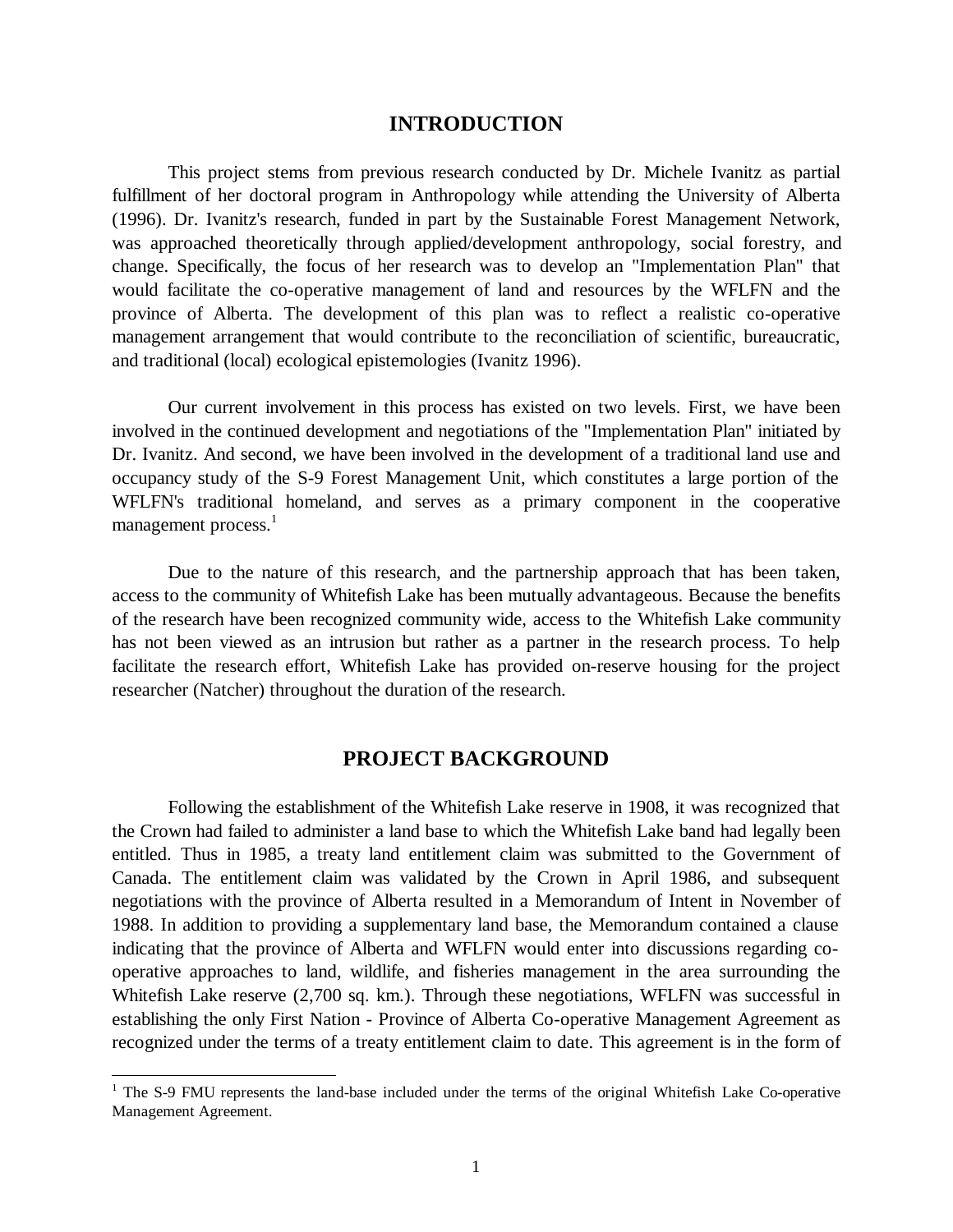a Memorandum of Understanding (MOU) signed between Alberta Environmental Protection, Alberta Aboriginal Affairs, and the WFLFN. Terms of the MOU include economic development initiatives, education and training programs for Whitefish Lake residents, and the implementation of a cooperative management regime for local lands and resources.

A primary component of the co-operative management agreement was the undertaking of a land use and occupancy study of the Whitefish Lake community. It was recognized that any attempt to make informed land 'management' decisions required an understanding of community land and resource use patterns. As well, this study was designed to incorporate the cultural (nonmarket) values of community residents. Recognizing that these values would need to be reconciled with the economic interests of resource developers operating in the area, the quantification of both market and non-market values was initiated.

This report represents the initial results of that study. It is not, however, meant to represent a complete account of Whitefish Lake land and resource use. Rather, this report is meant to represent an initial account of a dynamic process of land use activities; one that recognizes both temporal and spatial shifts in land use. Therefore, the Whitefish Lake Land Use and Occupancy Study should be viewed as an ongoing documentation of community land use patterns.

The area of use and occupancy identified in this report (S-9 Forest Management Unit) represents the land base recognized under the terms cooperative management agreement. While this area represents a major portion of the Whitefish Lake band's traditional territory, it does not constitute the extent of their historic land use patterns. Therefore, this report has placed an emphasis on current and recent uses (i.e. c.1930s) that have occurred within the S-9 area based upon the memory of community elders along with limited supplementary accounts of nineteenth and early twentieth century occupation from a preliminary archival review. Further archival and oral history research regarding historic land use and regional occupation will be forthcoming in future research reports.

## **METHODS**

Several approaches have been used to document spatial land tenure systems in Canada. The Fort George Resource Use and Subsistence Economy Study (Weinstein 1976) combined land use data and subsistence harvesting research. The intent of this study was to determine the spatial distribution of harvesting activities of roughly 1500 community residents covering a geographical area of approximately 60,000 sq. km.. The harvest data that were collected were then converted into food weights. It was believed that such a process could accurately quantify the economic effects of the proposed hydro-electric project on local harvesting activities and resource availability.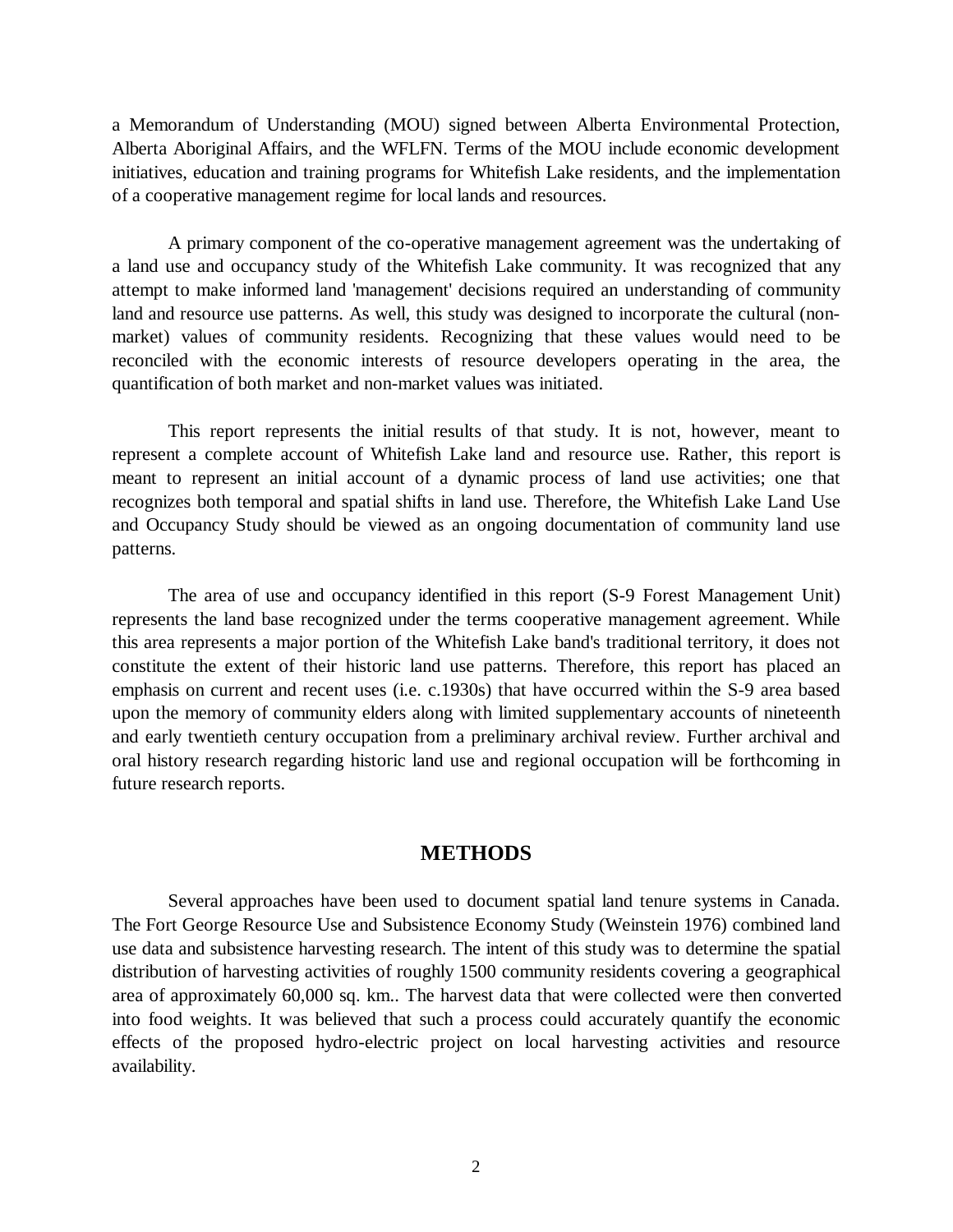Although this approach accurately quantifies the intensity of local land use, a number of deficiencies have been recognized. First, the study method failed to take into account variability and seasonality of wildlife resources common to the arctic and sub-arctic environment. Second, this method does not account for historical changes in land use and residency patterns of local residents, suggesting an ahistoric appearance of land and resource use. For instance, it was later determined that the geographic extent of James Bay and Fort George Cree land use was at an all time low during the early and mid-1970s (Weinstein 1993: 13).

Another approach, pioneered by Freeman (1976), has served as a model for most of the recent land use studies being conducted in North America (Brice-Bennett 1977; Brody 1981; Usher 1990, Hrenchuk 1993). The method uses a 'map biography' in which respondents are asked to locate and map harvesting or related activities during their adult lives (i.e., hunting, fishing, gathering). The community's land use patterns are then aggregated by map categories with outer areas representing boundaries and high density areas representing the spatial intensity of community land use. Additional areas of coverage included burial sites, travel routes, toponyms, and spiritual locations. Usher et al (1992) have argued that the 'map biography' has become virtually the sole method used in Canada owing to its straightforwardness in documentation, the visual effectiveness of the maps, and the perceived 'scientific' objectivity derived from the survey methods.

Other approaches that have been used include the recording of oral histories and ceremonies to delineate land use and 'ownership' of specific territories, as in the case of the Gitksan - Wet'suwet'en and Nisga'a of northwest British Columbia.

For the purpose of this research, however, an additional method was employed. Commonly used since the Berger Inquiry, this approach combines local land use patterns with the mapping of proposed or existing industrial activity in order to assess the spatial aspects of conflict on 'traditional' lands (e.g., Brody 1981; Fort McKay First Nation 1994). This approach consists of: 1) a map biography consistent with the methods developed by Freeman (1976); 2) the documentation of the system of land use (i.e., the adaptive strategies of WFLFN residents to the biological ecology of their 'traditional' lands); and 3) the mapping and analysis of competing resource development and recreational harvesting of wildlife resources (Weinstein 1993: 22). This method, originally developed by the Union of British Columbia Indian Chiefs (UBCIC), has proven successful in cumulatively assessing the spatial conflicts that exist between subsistence activities and competing industrial resource development.

With an emphasis being placed on the use and occupation within a period of living memory, a range of local knowledge was sought. The areas addressed in this research consist of occupation sites, burial locations, archaeological sites, local place-names, traditional harvesting areas, trapline distribution, traditional and current trails, berry picking areas, and the distribution of commonly used medicinal plants and herbs. Further, information regarding the local furbearer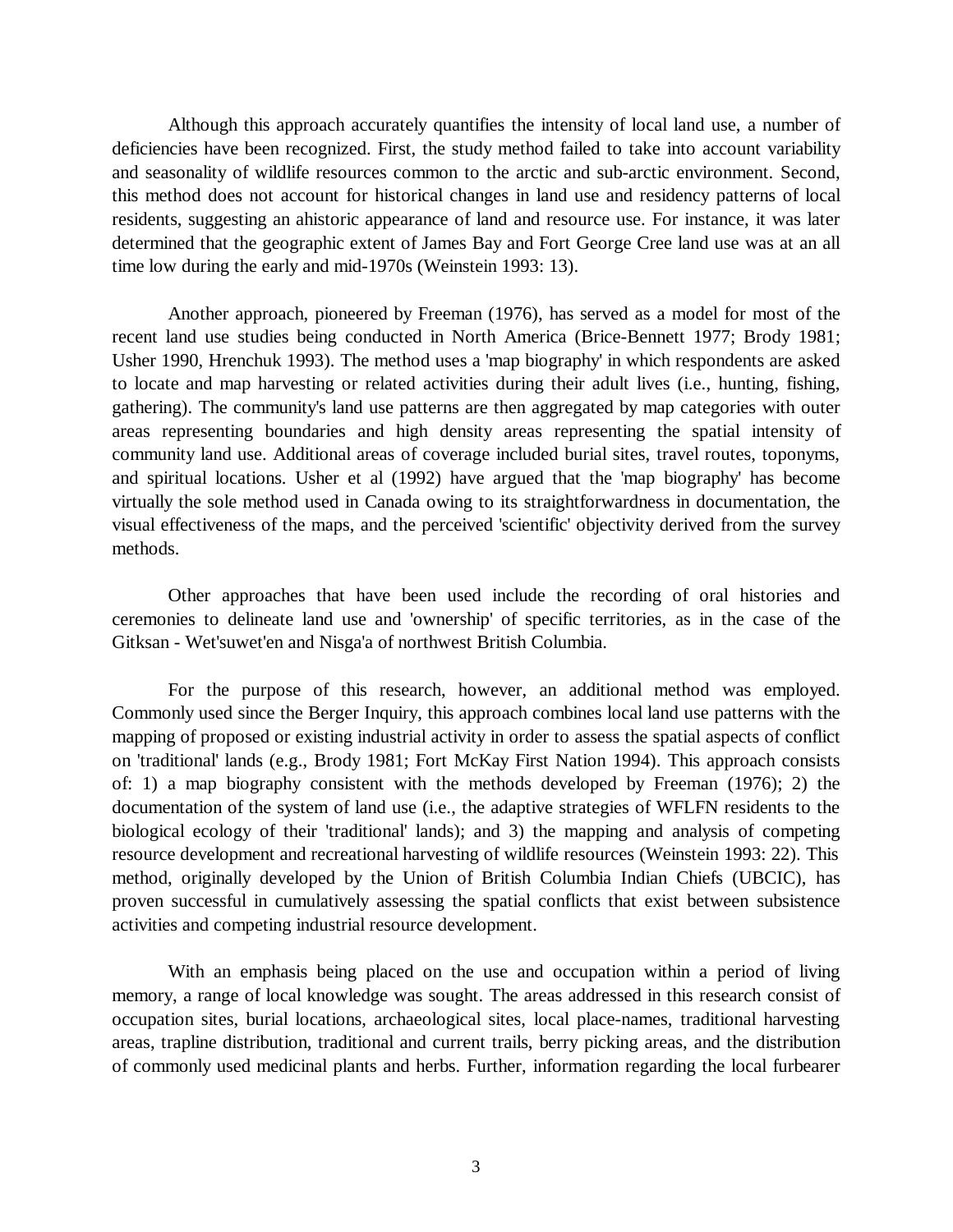population and the distribution, staging and nesting areas of migratory and non-migratory birds and waterfowl was sought.

Using this approach it was our intention to show that the knowledge held by community residents is based upon experiences that have been passed down from generation to generation. It is a multidimensional understanding of the landscape that can not be separated nor considered mutually exclusive from the people who hold it. Viewed in this way, the information presented in this report should be viewed as:

"... a body of knowledge and beliefs transmitted through oral tradition and firsthand observation. It includes a system of classification, a set of empirical observations about the local environment, and a system of self-management that governs resource use. Ecological aspects are closely tied to social and spiritual aspects of the knowledge system. The quantity and quality of TEK varies among community members, depending on gender, age, social status, intellectual capability, and profession (hunter, spiritual leader, healer, etc.). With its roots firmly in the past, TEK is both cumulative and dynamic, building upon the experience of earlier generations and adapting to the new technological and socioeconomic changes of the present." (Dene Cultural Institute 1997)

Initial research began in August of 1996 with the WFLFN Elders Advisory Council to establish appropriate methods and protocols for the research agenda. This meeting was followed by a number of individual and group mapping sessions with council members in an attempt to refine our methodology further. Recognizing that an essential principle of land use and occupancy research is the adjustment of categories to conform to the experience and concepts of community residents (Usher 1990: 6), subsequent modifications were expected to arise during these initial sessions. These modification were then incorporated into the interview protocols prior to community wide research. The majority of land use research was conducted from May 15, 1997 through August 30, 1998 with subsequent steering committee meetings continuing on a regular bases throughout the duration of this research.

There are obvious challenges in land use research. Very often the information sought is of a highly personal nature. Because of this, community residents may be hesitant to share such information with an outsider. In other cases base maps may prove inaccurate. With the ever changing sub-arctic environment one would expect that the mental geography of community residents would naturally differ from base maps developed by government agencies years earlier. These obstacles can however be overcome. More important is the accurate representation of the complex relationship that exists between community residents and the landscape that constitutes their territorial identity. This approach requires the researcher, as Ingold (1987: 154) argues: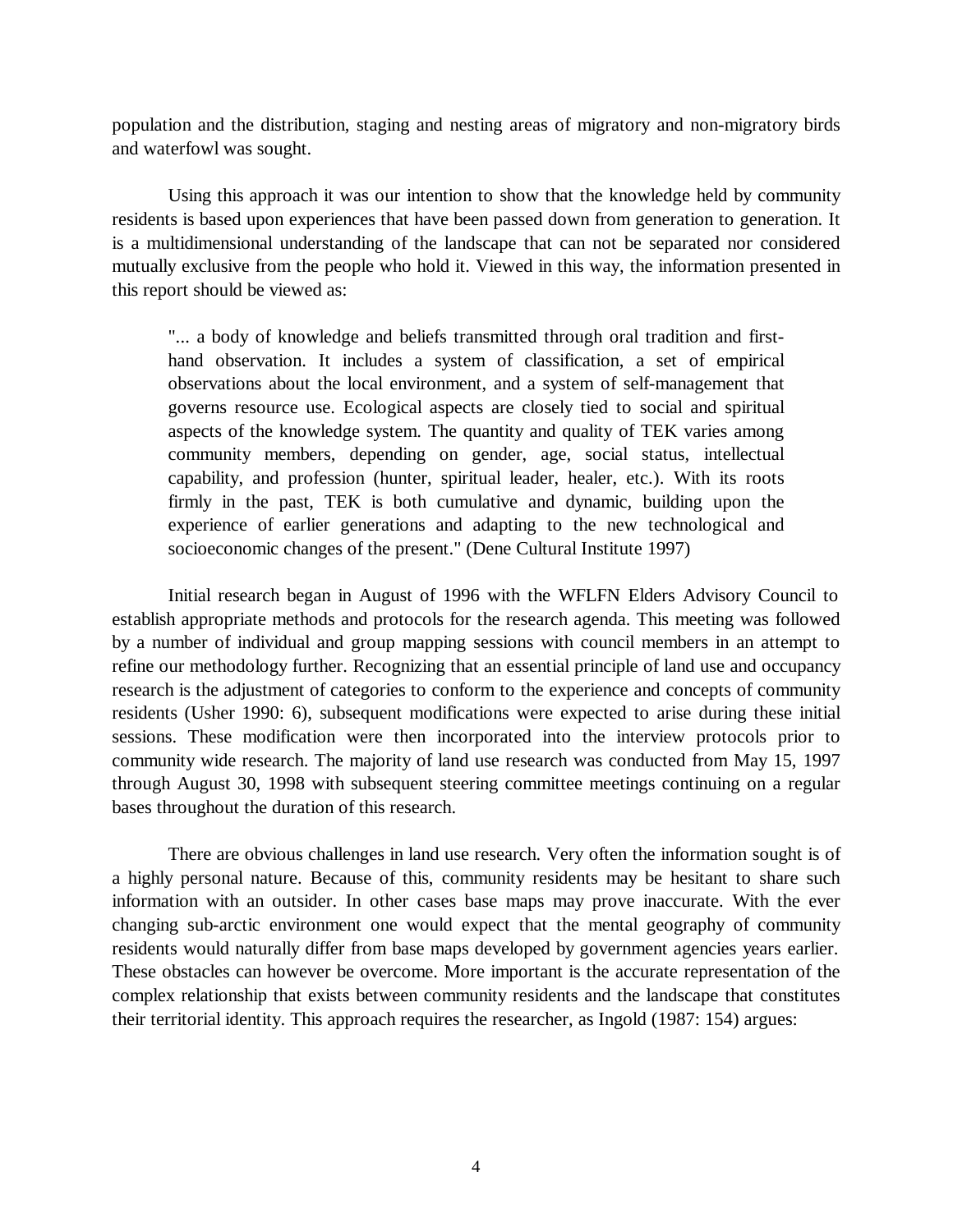... [to] stop thinking about the land in excessively two-dimensional terms, as surface area. Regarded as a generalized, creative potential, land may just as well be condensed within particular locales, or distributed along particular paths. That is to say, it remains embodied in the properties of the landscape.

As noted above the primary method of data collection employed a time horizon of within living memory (contemporary or current use). This approach is believed to provide a broad range of coverage that relies on informant recall. A complete coverage of those known to have the greatest knowledge and personal extent of land use were sought (i.e. each of the 26 registered trappers in the S-9 area). In this way a close approximation of the maximum extent of use was established by interviewing a relatively finite sample of land users (Usher 2: 1990).

Rather than developing a structured interview questionnaire, the interview format relied upon open ended questioning which would allow for elaboration as to the importance of the land, as well as the location and description of specific resources. From these interviews, individual map biographies were created that represented the respondent's lifetime involvement on the land. From these individual biographies a composite map (summary), showing a collective pattern of land use was developed. These composite maps, representing each of the categories listed above, represent an initial account of the traditional and contemporary land use of the Whitefish Lake community.

# **PHYSICAL DESCRIPTION OF CO-OPERATIVE MANAGEMENT AREA**

The area included under the terms of the cooperative management agreement comprises a 2,700 sq. km. area situated in north central Alberta (S-9 Forest Management Unit). The closest regional center is the community of High Prairie, located approximately 76 kilometers to the southwest. The management area is trisected in a north - south direction by Route 88 and Route 750. The Metis Settlement of Gift Lake represents the southwest boarder of the co-operative management area.

The physical landscape of the management area can be characterized as a gently undulating plain consisting of a number of upland areas dissected by two primary river drainages: Sipihk 'The Big River' (Utikuma River) and Atcakasipik 'Mink Creek'. The management area consists predominantly of forested crown lands that lie within the Boreal Mixwood Ecoregion. The forest cover is principally made up of aspen, balsam poplar, jackpine, white and black spruce dispersed between a diversity of wetlands, peatlands, lakes and streams.

The management area is known to support a diversity of wildlife species. These include approximately 236 species of birds and 43 species of mammals (Westworth and Associates Ltd. 1990). The distribution of rivers, lakes and streams within the management area support important domestic, commercial, and recreational fisheries.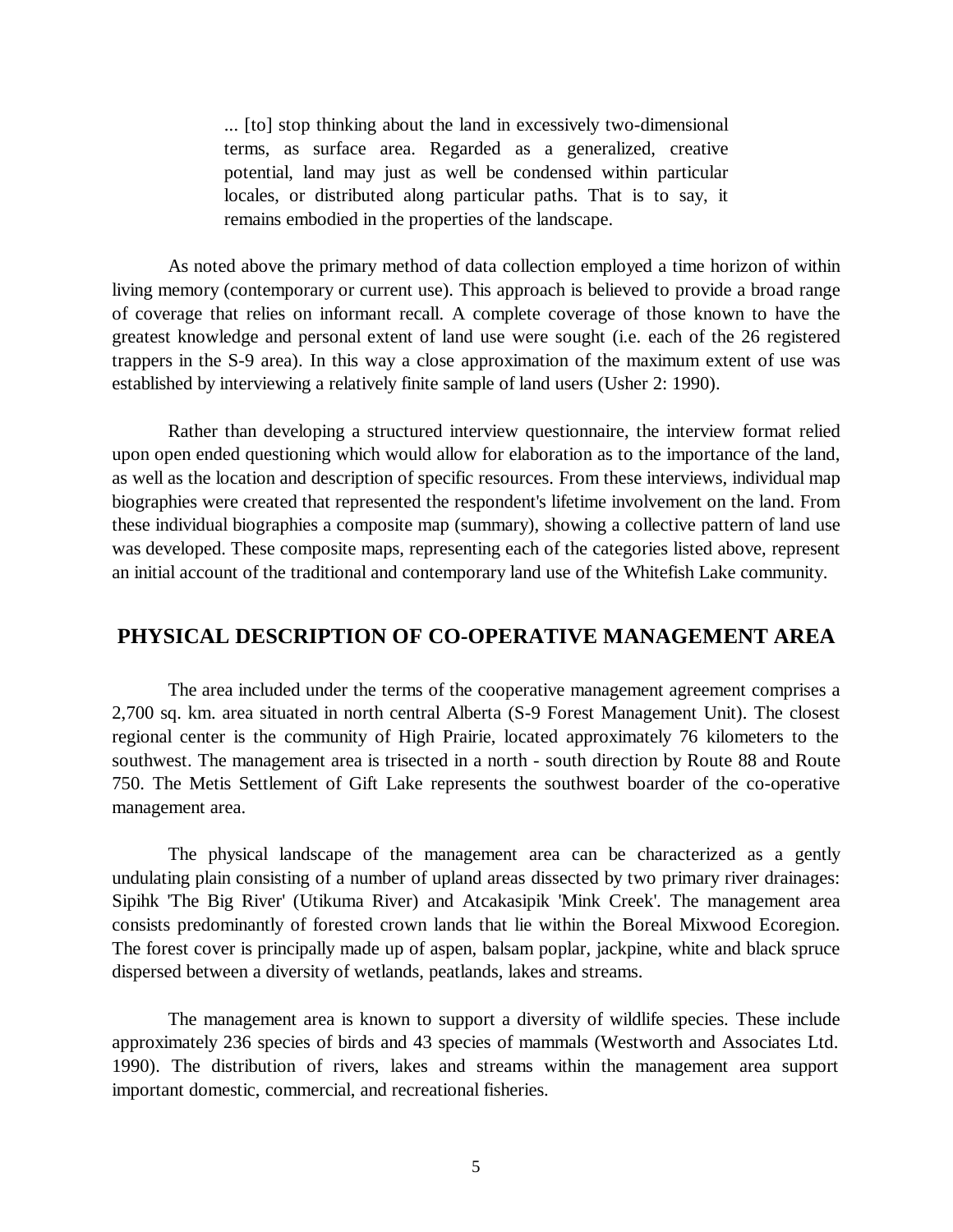Principal land use in the study area includes the subsistence pursuits of the Whitefish Lake First Nation (i.e., fishing, hunting, trapping, and gathering), oil and gas exploration and extraction, timber harvesting, sport hunting and fishing, and other forms of recreational activities.

# **SUMMARY OF DATA ANALYSIS**

## *Local Land & Resource Use*

Burial Sites Berries Archaeological and Historic Sites Birds and Waterfowl Cabins and Trails Large Mammals Local Place Names Fur Bearers Traplines Herbs and Medicinal Plants

Fisheries

## **Burial Sites**

A number of burial sites have been recorded within the cooperative management area (S-9 FMU). These burial sites range from one to sixteen graves. However, in some cases interviewees were not sure of the exact number of graves in some of the locations. In these instances a collective estimate from WFL elders was recorded.

All graves are designated on the map with the number of approximated graves at each location. Most of the grave sites correspond with places that individuals or families had once occupied. Some of the graves were reported to have had visible markings, such as head stones, wooden crosses, or fenced areas. However, many of these areas remain only in the memories of Whitefish elders, adding urgency to the documentation of these sites. At this point in the research a total of 11 burial location, with approximately 40 individual burials have been recorded (Note: legal descriptions of burial locations have been removed from this report as to ensure the protection of these sites).

## **Archaeological Sites**

Much of the archaeological survey work that has been done in the study area (S-9 F.M.U) has been conducted by Tri Link Resources Ltd. as part of a historical resources impact assessment prior to the construction of wellsites, pipeline alignments and plant expansions. The following archaeological sites are significant for several reasons, including:

Site integrity, or degree to which an archaeological site has been impaired or disturbed as a result of past land alteration, is an important consideration in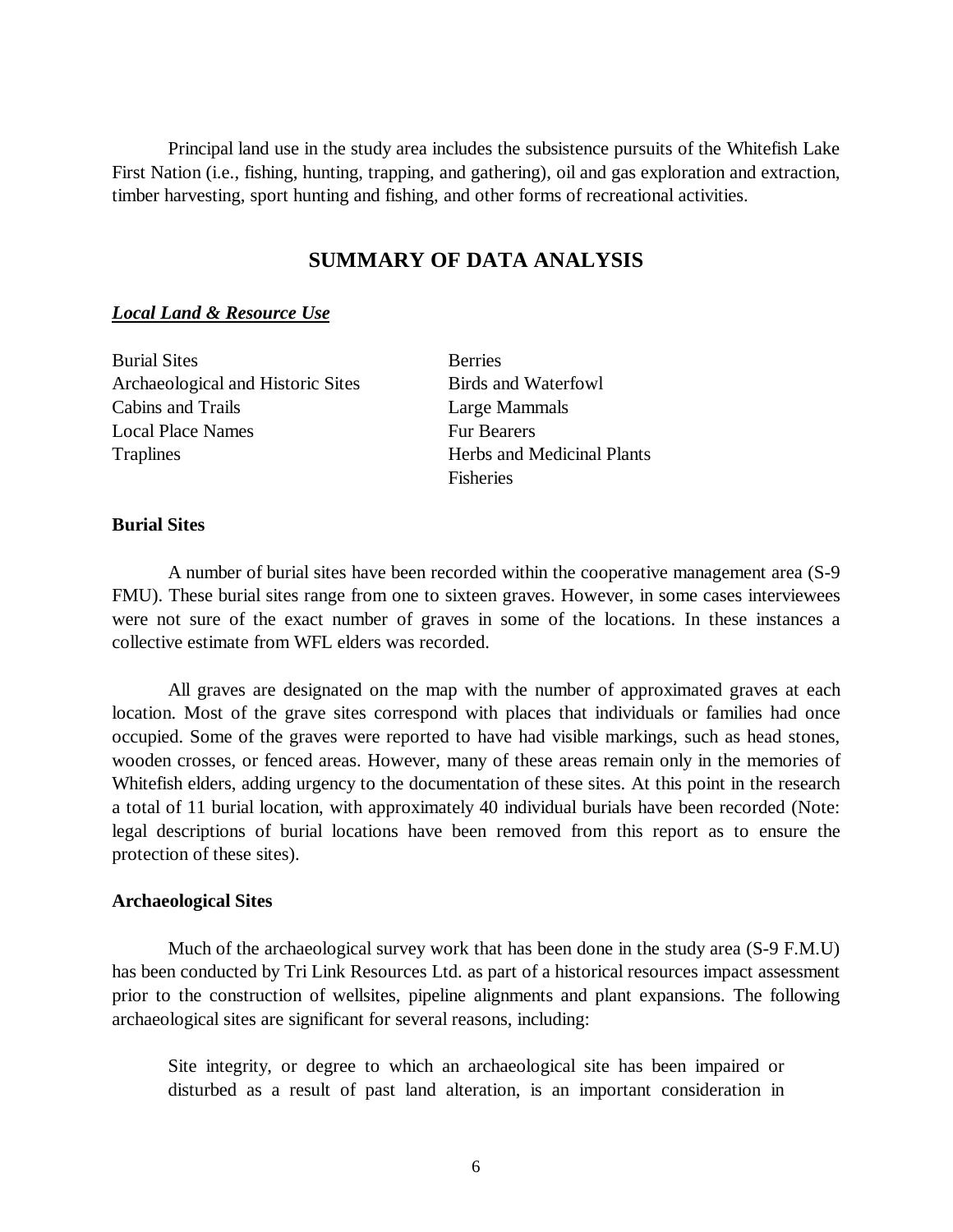evaluating site significance. In this regard, it is important to recognize that although an archaeological site has been disturbed, it may still contain important scientific information.

Archaeological resources may be of scientific value in two respects. The potential to yield information which, if properly recovered, will enhance understanding of [Alberta's] archaeological resources is one appropriate measure of scientific significance. In this respect, archaeological sites should be evaluated in terms of their potential to resolve current archaeological research problems. Scientific significance also refers to the potential for relevant contributions to other academic disciplines or to industry.

Public significance refers to the potential a site has for enhancing the public's understanding and appreciation of the past. In this respect, the interpretive, educational, and recreational potential of a site are valid indications of public value. Public significance criteria such as ease of access, land ownership, or scenic setting are often external to the site itself. The relevance of archaeological resource data to private industry may also be interpreted as a particular kind of public significance.

Historic archaeological sites may relate to individuals or events that made an important, lasting contribution to the development of a particular locality or the province. Historically important sites also reflect or commemorate the historic socioeconomic character of an area. Normally, sites having high historical value will also have high public value (Apland and Kenny 1989: 13).

1. Site Name: Utikamasis Lake NT.'S. Ref.: Atikameg 83 - 0/13 Latitude: 55 54' 25"- Longitude: 115 38' 25" UTM Location: 11UNM845962 Legal Description: SE 1/4- NE 1/4 of section 4 - Twp.80, R. 11 - West of the 5 M Air Photo Ref. #: AS 1221 Series: Line 15/195 Elevation: 1:20,000

Description: \* Site is in a grassy field at outlet of Utikameg River on east side of Utikumasis Lake (Hudson's Bay on right).

 \* Materials found on vehicle track exposure ca. 20 m. from the bank of the river, and 1.5 m. above it.

\* 1 black chert flake and 1 core (?) of siltstone.

- \* Dating evidence suggests prehistoric based on use of lithic material.
- 2. Site Name: Gift Lake NT.'S. Ref: Atikameg 83-0/13 Latitude: 55 52' 55"- Longitude: 115 45' 40" UTM Location: 11UNM734933 Legal Description: NW1/4 - NW 1/4of section 28 -Twp79, R 12 - West of the 5 M Air Photo Ref. #: AS 1221 Series: Line 15/190 Elevation: 1:20,000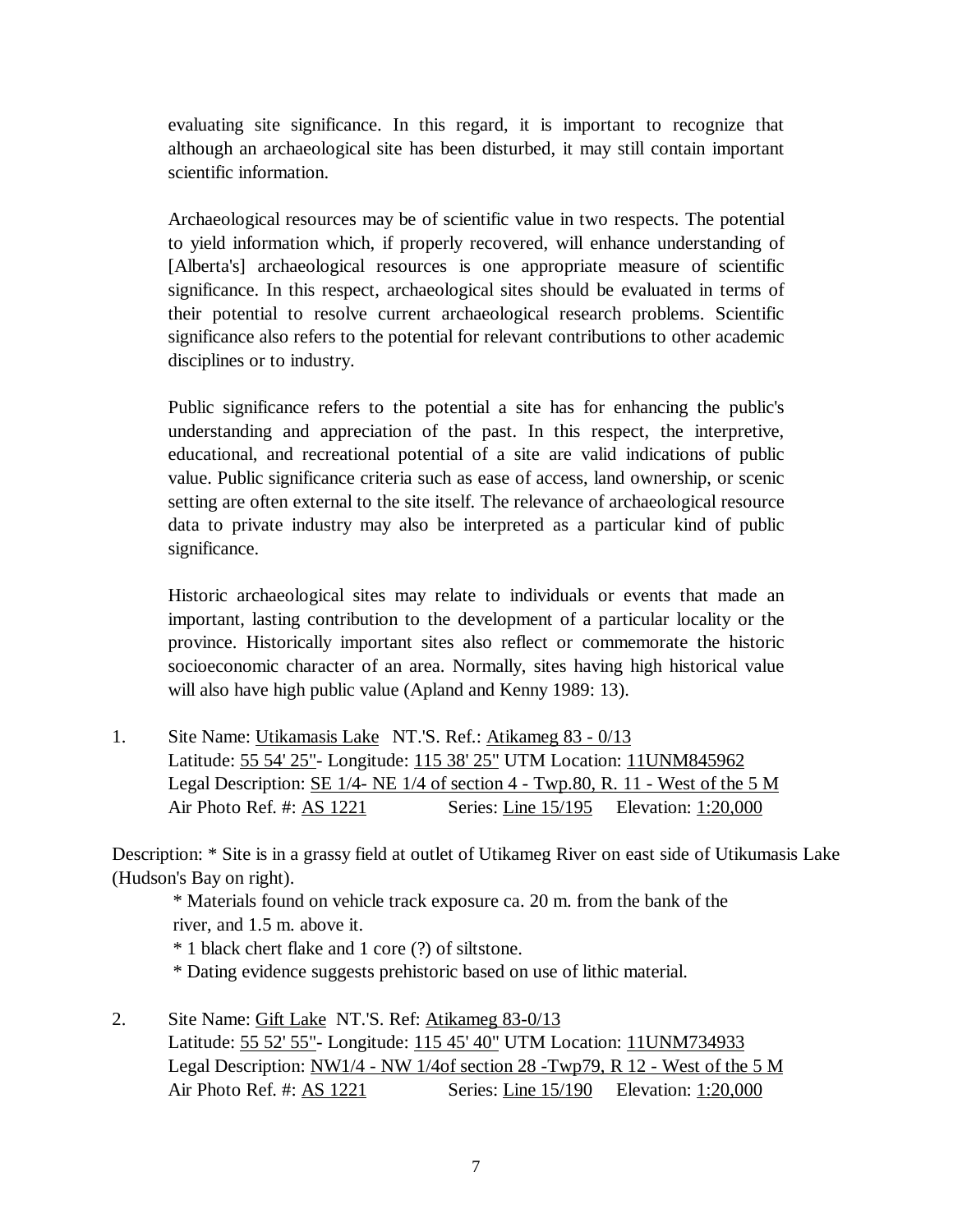Description: \* Site is a flat disturbed area on the left bank of Utikameg River outlet on the east side of Gift Lake.

 \* Surface scatter consisting of cultural debris including chert flakes, fire cracked rock, quartzite flakes and scraper.

\* Dating evidence suggests prehistoric based on use of lithic material.

## **Historic Site**

Hudson Bay Outpost (74516)

Location: Two. 79 R. 11 - West of the 5th M.

Located on Utikameg Lake near the mouth of the Utikumasis River.

Historic Significance: Because of the large number of freemen and Cree wintering at Utikameg Lake in 1820-1821, HBC's district manager, J.L. Lewis sent Joseph Cardinal (interpreter) and five men to establish a post in October 1820. The outpost served mainly as a fishing house. Archaeological Significance: The outpost was closed during the spring of 1821.

## **Toponyms**

The accompanying map represent a mosaic of culturally significant places to the residents of Whitefish Lake. These places have been named, often with stories attached, thereby transforming the features of the physical landscape into the cultural geographies of community residents.

Local place names are numbered consecutively beginning with number 1 on the southwest end of Utikameg (Whitefish Lake), and proceeding clockwise in a northeast direction. These numbers correspond with the site location on the accompanying map. A translation has been provided next to the local Cree term. Three types of sites have been recorded during the research process. The first are resource procurement areas. These are areas where specific resources can be found, such as Wacaskomitsowinkayak (Rat Root Lake) or Wahcaskosamahkan (Rat Lakes). The second are descriptive locals, such as Kihskwaskoakak (As Far As The Mud Is) or Wihkwiwasak (Inside Bay). And the third are sites where specific events have occurred, such as Burnt Forest Lake or Koskayowik (New Lake); thus illustrating an important temporal dimension in local place names.

## **Traplines**

The registration of traplines was officially introduced in the 1930s. The registration process was the province's first attempt at regulating fur production for the commercial markets. The system was further altered when, in the 1960s, the province changed from a linear distribution of traplines (running the length of creeks and rivers) to a system of trapping areas.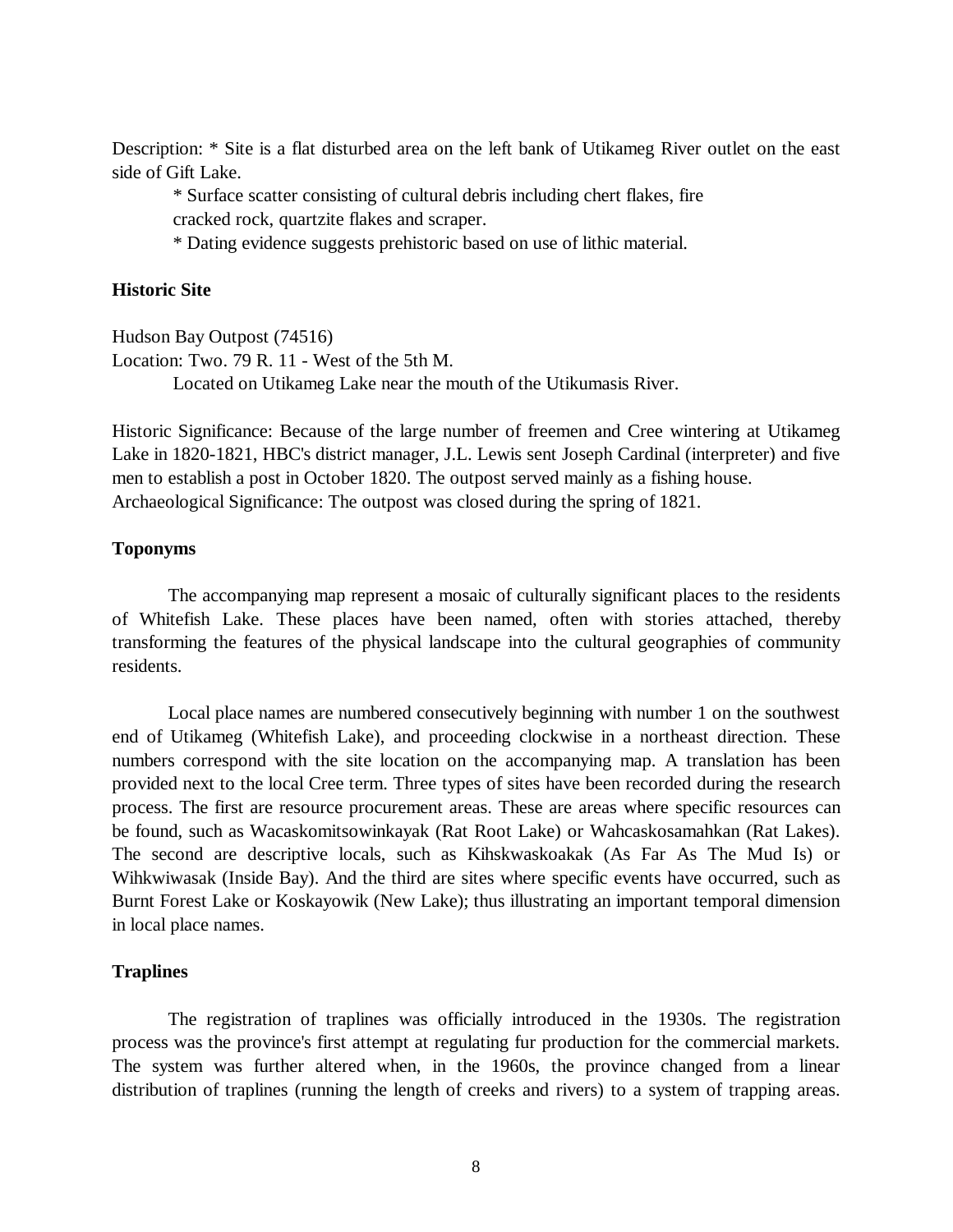These areas are represented on the corresponding map. There are 26 individual traplines registered in the co-operative management area. Of these 25 are held by Whitefish Lake band members (names and contact information for individual trappers have been excluded from this report).

#### **Cabins and Trails**

Fifty cabins were identified by local trappers to exist within the co-operative management area. Of these, forty-five were said to be actively used. These sites, however, mark only a fraction of places where community residents may have camped throughout a lifetime of travel. These sites represent important focal points for subsistence harvesting, as well as cultural activities for Whitefish Lake residents. The Whitefish Lake community is strongly interested in protecting these sites along with maintaining the quality of the local environment that surrounds them.

Connecting these sites is an extensive trail system that ranges throughout and beyond the management area. These trails, once cut exclusively by hand, have been largely replaced by seismic lines that now zigzag the local landscape. Major travel routes where found to have run east to west (the Old Wabasca Trail), linking Whitefish Lake to the Big Stone band; and north to south, linking Whitefish Lake to the bands of Woodland, Lubicon, and Loon River. The recording of trials and travel routes represent only major travel corridors. Not represented are the many 'minor' trails commonly used by community residents. It would be difficult and perhaps impossible to record community travel routes in their totality. Any attempts would show that there exists no area within the management unit that has not been traveled or that is not intimately known through its continued use.

#### **Birds and Waterfowl**

The categories of birds mapped in the study area include: Canada goose, ducks, loons, pelicans, swans, eagles, grouse, gulls, and ptarmigan. While there are additional species present in the study area, reference to them was limited during interview sessions.

The mapping of waterfowl habitat and corresponding harvesting sites illustrates intensive use of Utikameg (Whitefish Lake), Atikamegosak Ahihkani (Little Whitefish Lake), Acakasakahkan (Mink Lake), and Kaniswastikwaw (Twin Lakes). Of these, Utikameg serves as a primary breeding and staging area for a number of waterfowl species, including: Widgeons, Shoveler, Mallards, Gadwells, Lesser Scaup, Redheads and Canvasbacks.

The majority of harvesting on Utikameg occurs along the western portion of the lake. According to local hunters, exposure to prevailing winds directly affects the distribution of waterfowl. The western shore offers protection from westerly winds and the resulting wave action on the lake. Additionally, western sites that are sheltered from winds have a greater abundance of aquatic vegetation available to staging waterfowl.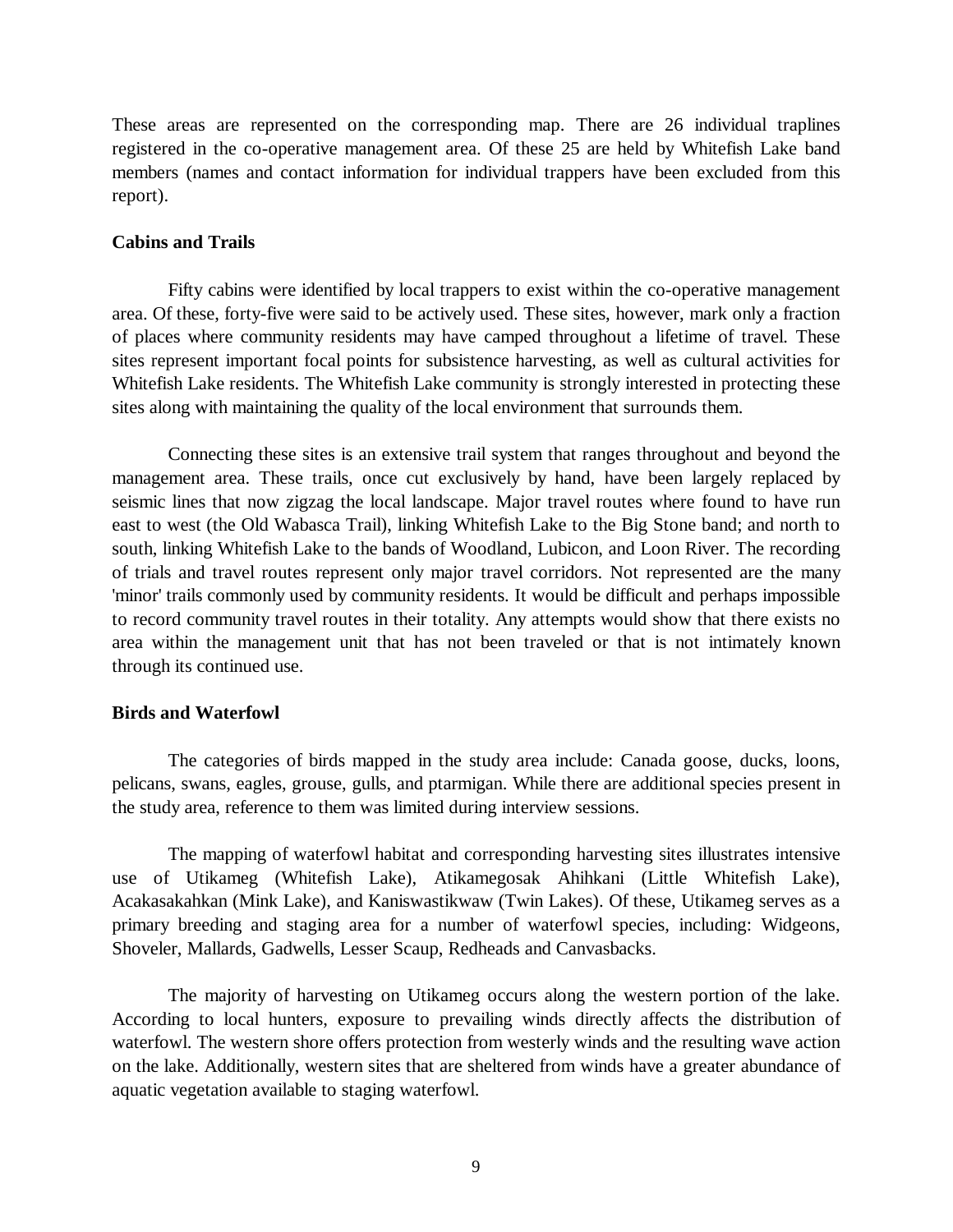The study area also contains important sites for colonial nesting birds. During the study period three species were reported to have long occupied both Utikameg and Atikamegosak Ahihkani (Little Whitefish Lake), they include; the White Pelican, Double-Crested Cormorant, and the Western Grebe. Whitefish Lake residents noted a recent rise in the White Pelican population. These observations are significant due to the White Pelican's placement on the American Audoban's Blue List which identifies species whose low numbers have undergone noncyclical declines.

Few Canada Geese were reported to be present in the study area. This corresponds with census data obtained from Alberta Fish and Wildlife representatives who have similarly reported few species present in this area. Gull eggs continue to make an important contribution to the community diet. Eggs are harvested from the small islands located in the southern end of Utikameg, east of Eka Wasahk (Sandy Bay). Gull eggs are also harvested from Kamsak Minstihk (Big Island). It was reported that more gulls have been nesting on Kamsak Minstihk (Big Island) in recent years due to crow ducks forcing gulls from Minstihk Wapshok (Small Rock Island).

#### **Large Mammals**

A total of six species were reported to occupy, or to have occupied, the management area within living memory. These include: moose, whitetail deer, woodland caribou, bison, black bear, and grizzly bear. Of these, moose represent the primary subsistence resource for community residents. Community residents reported a dramatic decline in the overall moose population in recent years. This decline is believed to be a result of several factors which include increased hunting pressure from recreational hunters, growing access to remote areas facilitated by road development, and an overall decline of productive moose habitat. These changes have forced many residents to expand their moose hunting territory to areas well outside the management area. However, Whitefish Lake hunters did report that areas that have yet to be opened up to development have maintained healthy moose populations, but acknowledge that these areas are likely to be lost if the current rate of resource development continues as it has in the recent past.

Whitetail deer have and continue to be well established within the management area. Their abundance is testimony to their adaptability as characterized by the Whitetail deer population across all of north central Alberta. Despite their availability, Whitetail deer represent a secondary subsistence resource, taken when the opportunity arises, but with little concerted effort. Reports of Woodland caribou were limited, but the occasional sighting was not considered out of the ordinary. Encounters were most often reported on the extreme eastern boundary near the Nipisi River area. Isolated herds of free roaming bison were reported in the northwest quarter of the management area; these herds were reported to roam to and from the Red Earth region. Wild horses are also said to range throughout this area. Frequent sightings were reported while traveling Route 88 to Red Earth and by trappers whose lines are located in the northwest section of the management area.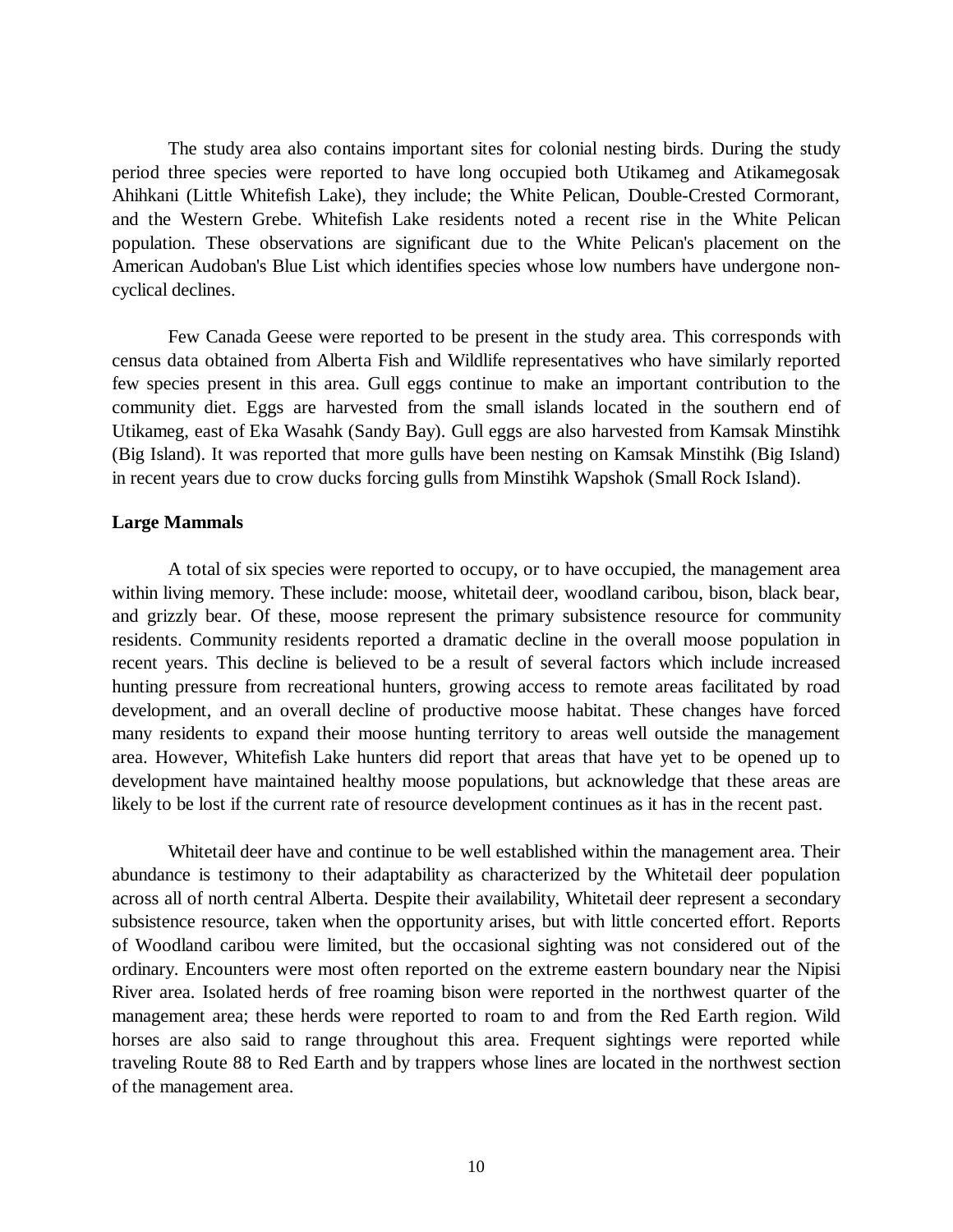Black bear inhabit the entire management area. Their abundance contributes to frequent encounters throughout the summer and late summer months when berries are in full bloom. Grizzly are far less prevalent throughout the management area with occasional sightings occurring in the far northwest quarter of the management area and throughout the eastern quarter, specifically near Sawle Lake and the Nipisi River area. Both of these areas are characterized by hilly terrain with steep ravines, a preferred habitat for the grizzly.

#### **Furbearers**

Fifteen fur bearers were noted during interviews with Whitefish Lake trappers. They include: beaver, muskrat, wolf, coyote, fox, martin, lynx, weasel, rabbit, fisher, mink, otter, skunk, squirrel, and wolverine. Of these, beaver and muskrat were reported to be the most widely distributed fur bearers in the management area. Fisher and mink populations were also reported to be high at the time of recording.

Wolves were reported to have long occupied the management area. A collective estimate by Whitefish Lake trappers suggest a pack ranging up thirty animals. This pack was said to roam as far south as High Prairie were they have reportedly become a growing threat to cattle.

Of the fifteen fur bearers illustrated on the corresponding map, wolverines were reported to be the least abundant. Only a few elders recalled encountering wolverines in the Utikameg area. The location of these encounters generally occurred in the northern most section of the management area and no encounters were reported to have occurred in recent years. The remaining fur bearers were reported to be evenly distributed throughout the management area. There were, however, acknowledged concerns over the future availability and sustainability of the local fur bearer population. These concerns included:

1) According to Whitefish Lake trappers, the permit system for property damage has illustrated a clear preference for the interests of industrial developers over the interests of local trappers. In the course of road and/or rail expansion entire colonies of beaver have been eliminated with little to no notification of the trapline owner. Trappers argue that they have successfully 'managed' these colonies for years only to have them destroyed for the interests of industrial developers.

2)Whitefish residents expressed concern over the amount of roadside and right-of-way spraying, pipeline spillage, and other industrial residues entering the local food chain. These residues are believed to affect the health and availability of the local wildlife population directly; thus adversely affecting the health of Whitefish Lake residents.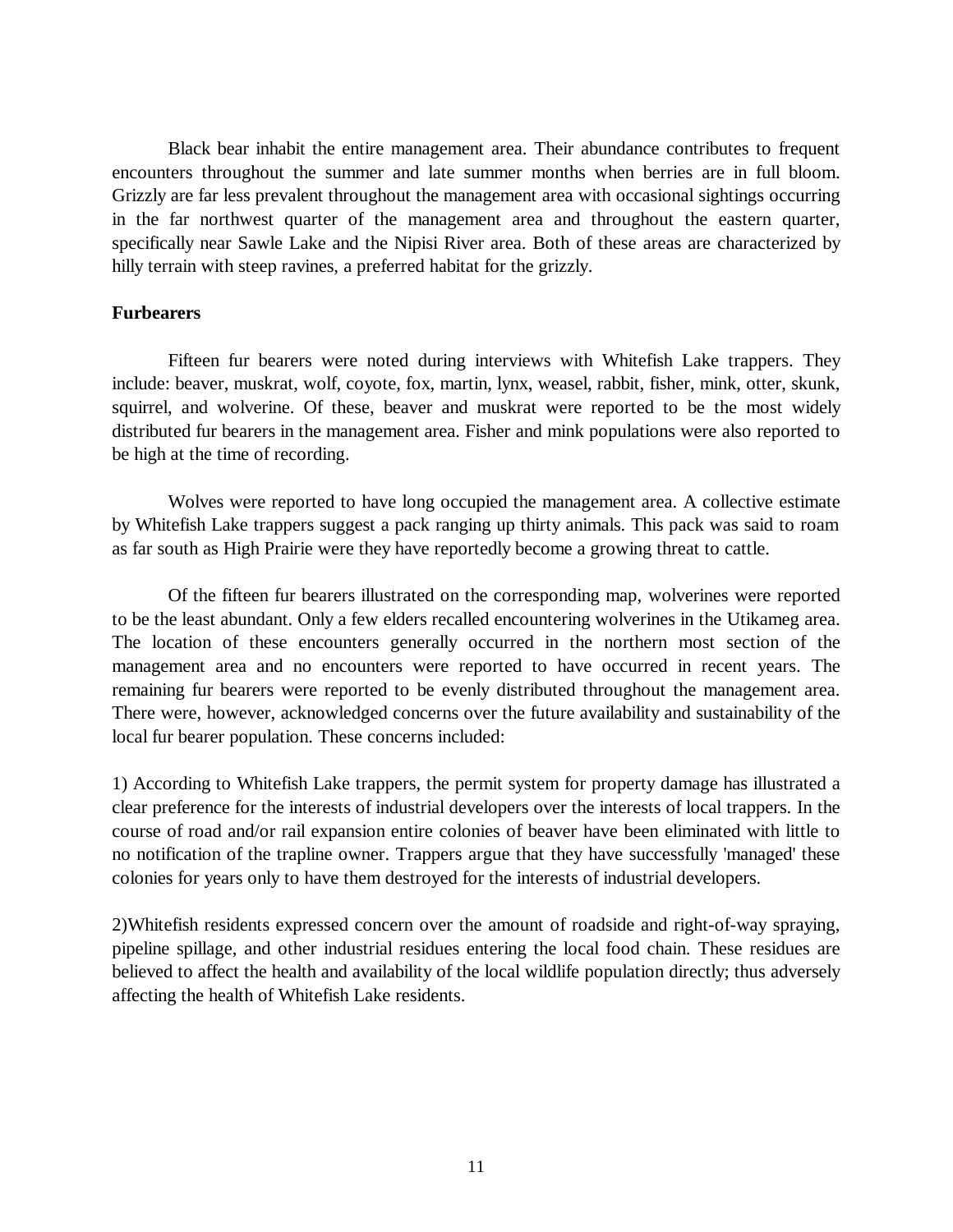#### **Fisheries**

Seven species of fish can be found within the management area, including: whitefish, jackfish, pickerel, perch, lingcod, chub, tullibee, grayling and goldeye. Of these, whitefish plays the most significant role in the diet and harvesting effort of community residents. Pickerel, jackfish and perch also serve as an important part of the local food supply.

A majority of the fish supply is harvested during the spring and fall migration. At these times whitefish can being harvested near the mouths of both the Sipihk 'The Big River' (Utikuma River) and Atcakasipik 'Mink Creek'. Additionally, whitefish, jackfish, pickerel, perch, goldeye and lingcod are caught throughout the open water months by hook and line and set nets, and during the winter months by net from below the ice.

Most of the fishing effort occurs on Atikameg 'Utikuma Lake' and Atikamegosak Ahihkani 'Little Whitefish Lake' along with Acakasakahkan 'Mink Lakes' to a limited extent. Commercial fisheries operate on both Atikameg 'Utikuma Lake' and Wisakimsakahikan 'Cranberry Lake'. The commercial harvest includes whitefish, pickerel and jackfish. Currently there is only one family from the Whitefish Lake First Nation participating in the commercial fishery. The limited involvement by community residents, however, does not reflect a lack of interest in the fishery, but rather, reflects the Provincial allocation of fifty percent of the commercial quote to non-Native commercial fisherman and the remaining fifty percent to Gift Lake Metis Settlement commercial fisherman. (Note: This issue is currently under review by the Co-operative Management Implementation Committee).

#### **Medicinal Plants and Herbs**

A variety of plants and herbs have been and continue to be used by community residents for medicinal purposes. Among the most commonly referred to were rat root, mint, wintergreen, muskeg moss, sweet grass, balsam root, aspen, alders, mountain ash and balsam fir. These and others were said to be applied to a number of ailment ranging from sore throats and headaches to heart disease.

In reviewing the medicinal uses of plants and trees distributed throughout the study area it became quite apparent that virtually all species of flora contain some measure of medicinal use. However, community elders expressed concern about the future availability of these plants as a result of increased resource development. The removal of ecological transition zones and microenvironments from the local landscape is creating a homogeneous environment that lacks the ecological diversity to support the growth of traditionally used plants and herbs. With a change in environmental variables ( i.e., the amount of shade, soil acidity, and erosion) new plants that are better suited to that environment are being established, thus reducing the availability of traditionally used medicinal species. Further, the practice of roadside and corridor spraying of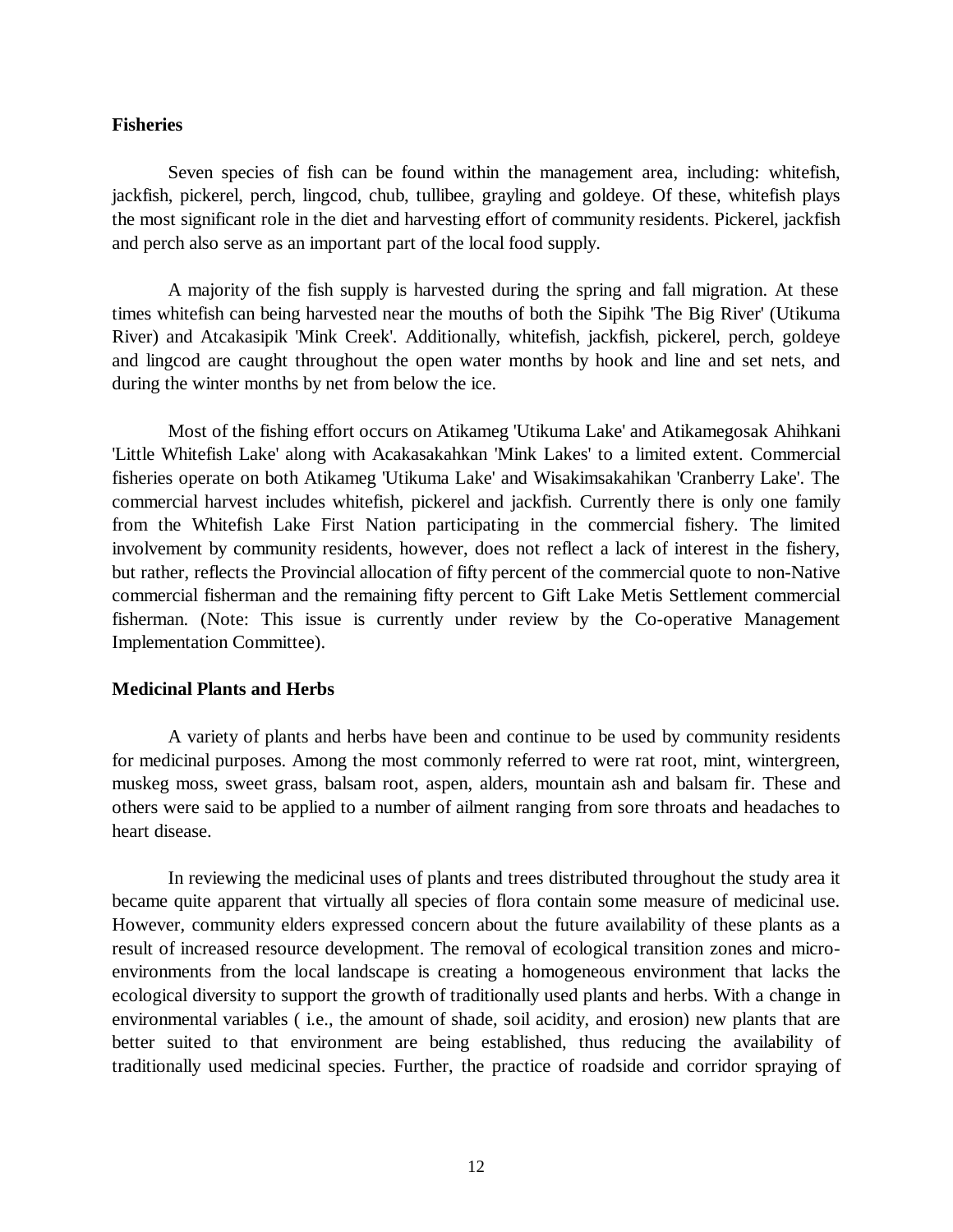pesticides and herbicides also threatens to the continued use and availability of medicinal plants (specifically mint) and herbs.

## **Berries**

Ten different types of berries were said to be distributed throughout the management area, these include: blueberry, strawberry, saskatoon, rosehip, raspberry, cranberry, bunchberry, chokeberry, pinchberry and kinnickinnick. For the purpose of this study it was decided to generalize berry type with a common mapping symbol rather than differentiate specific species.

Each of the species listed above serves as an important dietary component for community residents. Depending on the characteristics of the berry (i.e., sweet or bitter) they can be cooked, eaten raw, dried, steeped for tea or frozen and stored for later use. By comparing the composite maps it is evident that the location of berry patches and the seasonal harvesting of berries generally coincide with other land use activities. For instance, September waterfowl hunting in the Acakasakahkan 'Mink Lakes' area also allows hunters and families to gather blueberries which are in abundance in the area at that time of the year. Further, berry patch locales represent important recreational sites for families.

# **COMPETING LAND USE PATTERNS**

Within this delineated environment exist a number of competing interests that have influenced the land and resource use of the WFLFN. As a result, each of these interests have individually and collectively influenced the land use patterns of the WFLFN. These interests include:

#### **Habitat Protection and Reclamation Areas**

Within the co-operative management area exists a number of land use reservations which limit and/or influence community land use activities. Classification of these areas include:

- 1) Surface Material Exploration 7) Research or Sample Plots 2) Sand and Gravel Removal 8) Silviculture Plot 3) Surface Material Stockpile Site 9) Habitat Management Area 4) Surface Material Potential 10) Seed Production Area 5) Reclamation Project 11) Waterfowl Production Areas 6) Ungulate Habitat Protection Area 12) Lakeshore Recreational Site
- Potential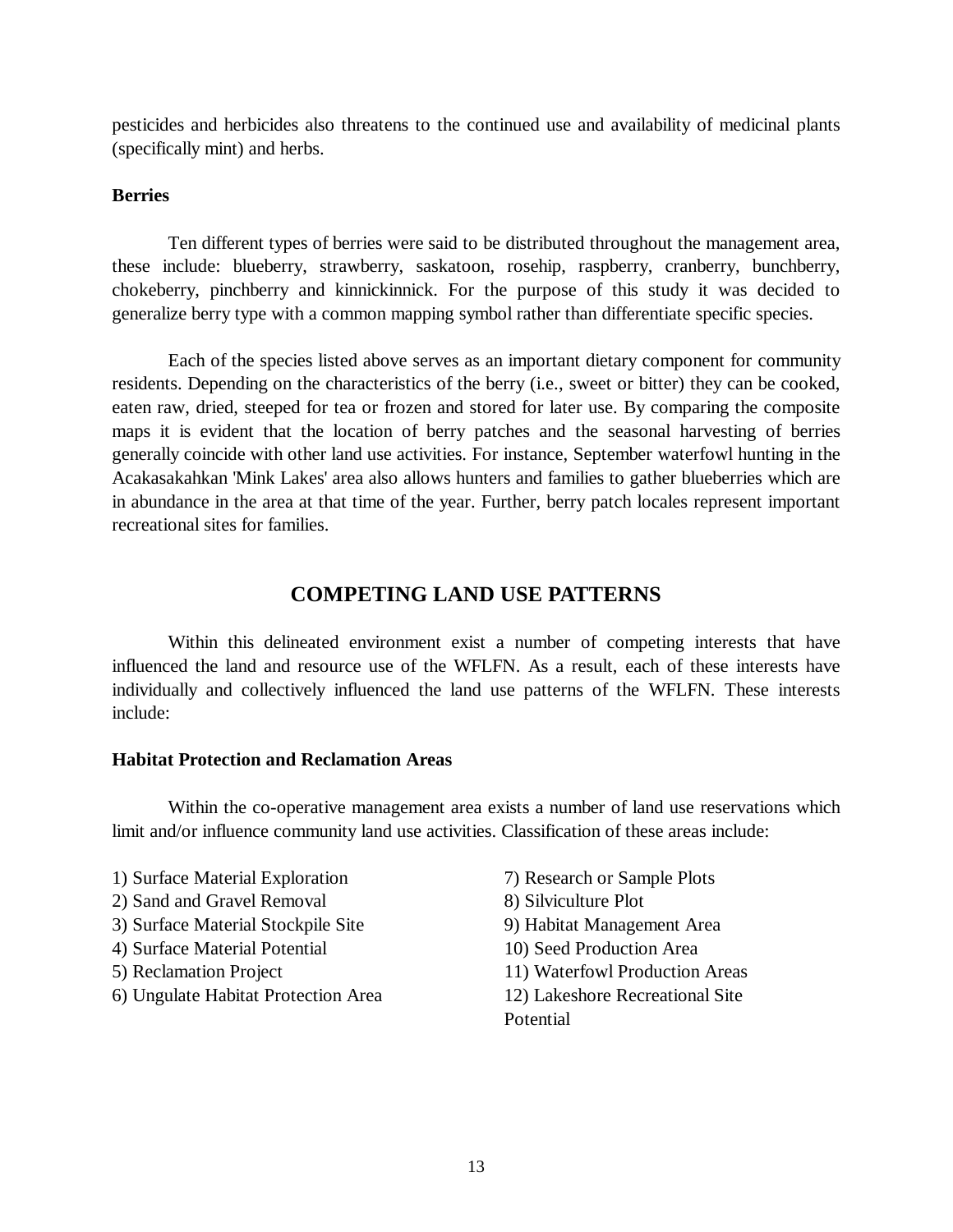#### **Forestry Activity**

Timber extraction in the Whitefish Lake area first began in 1970 with the first Timber License being awarded to a local contractor. However, it was not until 1988 that serious interest was given to the area as a primary source of both deciduous and conifer timber. With the encouragement of the Alberta provincial government Yuen Fung Yoo (YFY) Paper Company from Taiwan proposed the first pulp/paper complex to be located in the community of High Prairie (approximately 76 kilometers southwest of Whitefish Lake). YFY's proposal was well received by provincial land managers enabling YFY to issue debentures in American markets to finance the facility. However, owing to a number of internal reasons, YFY's proposal failed to materialize forcing the province to "advertise" in an attempt to attract another forest products industry.

Tolko Industries Ltd. based in Vernon, British Columbia was the successful bidder for the High Prairie Timber Development Area (TDA) and was subsequently awarded the deciduous rights to the area in 1994. Construction for the Tolko pulp/paper mill began in 1994 and was completed in 1995. Following the mill's completion and successful negotiations with the province, Tolko, in 1997 was awarded a Forest Management Agreement (FMA) covering most of the TDA lands, including lands that represent the traditional territory of the Whitefish Lake First Nation. The annual allowable cut for this area is  $160,000 \text{ m}^3$  per year.

#### **Oil/Gas Development**

The rise of the oil and gas industry in Alberta was initiated through the discovery of oil in the County of Leduc, just south of Edmonton, in 1947. With this discovery the oil and gas industry in Alberta (and to a large extent western Canada) sprang to life. Soon after the Leduc discovery, many of the world's largest petroleum companies began investing in the exploration and development of Alberta's crown lands.

Several Whitefish Lake residents recalled their first encounters with oil workers in the mid-1950s. Arriving in "large trucks", workers began clearing exploratory seismic lines on the north shore of Utikuma Lake (lines that would soon zigzag the entire Whitefish Lake territory). Because road access to the Whitefish Lake territory was seasonal, and to a large extent quite variable, barges were used to transport both men and machinery across Utikuma Lake to reach its' north shore. Because of the difficulty in travel, as well as the expense associated with the development of this still remote area, only a few wells had been established north of Utikuma Lake. However, by the 1960s, seismic activity and road access had begun to reach some of the most remote areas of the Whitefish Lake territory.

By the mid-1960s, exploration in the Whitefish Lake territory took a giant leap forward. With the completion of an all-weather road that extended north from the community of Slave Lake (now Rt. 88), a network of industrial access roads soon spread throughout the north and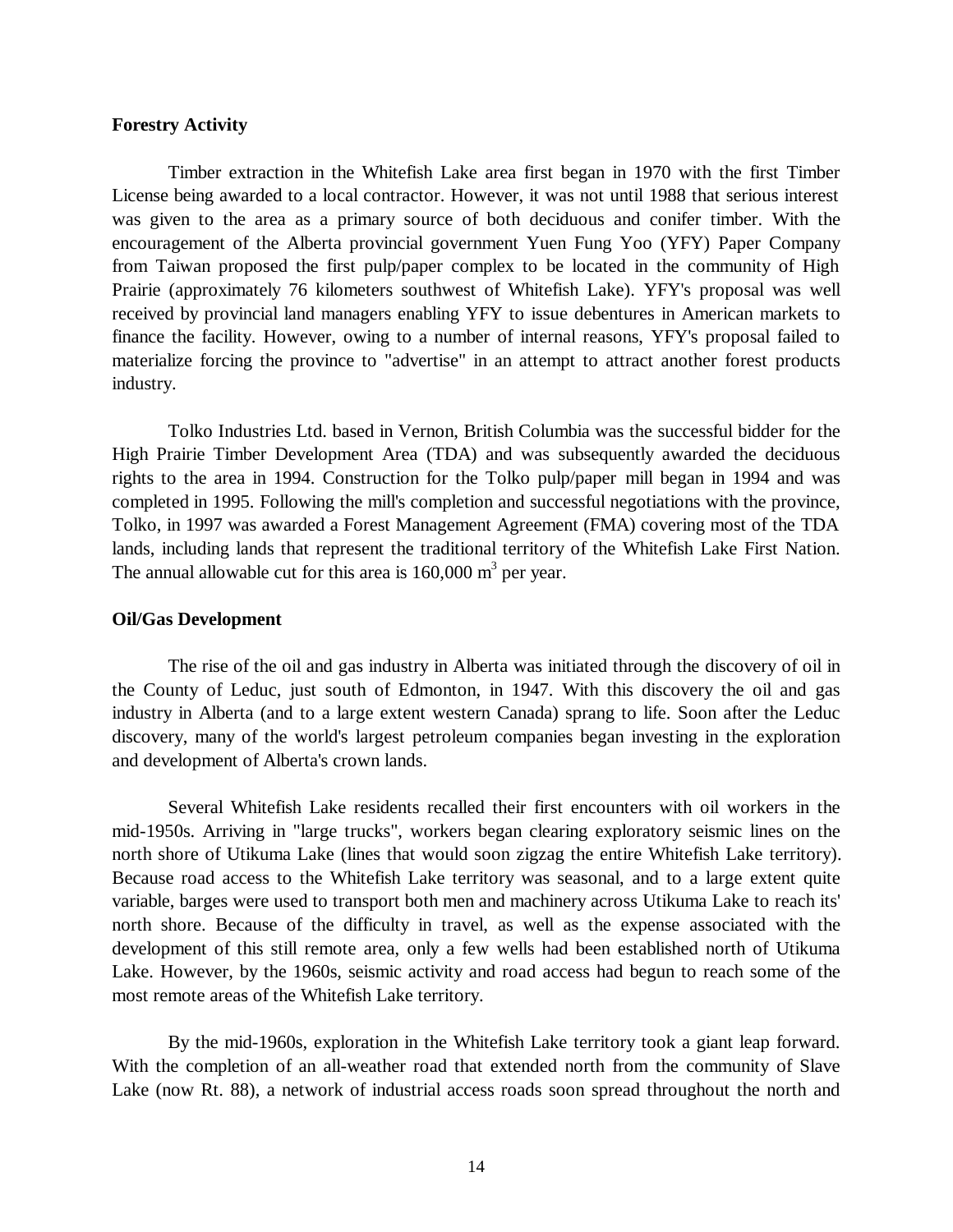north-east portions of the Whitefish Lake territory. Resulting from the heightened exploration, the Nipisi Oil Field was discovered and went into operation in the winter of 1966-67. Located just east of Utikuma Lake, the Nipisi Field represents one of the most productive fields in northcentral Alberta. Housed on the Nipisi Field are several hundred wells supported by approximately 600 miles of industrial access roads and an equivalent amount of seismic and pipelines.

Since their first encounters with oil workers in the 1950s, Whitefish Lake residents have witnessed their landscape transformed to meet the needs of external interests. Within the traditional territory of the WFLFN now exist approximately 875 petroleum wells, 127 petroleum depots and a supporting infrastructure of primary and secondary access roads, pipelines, electrical powerlines and seismic lines. To compound the effects of this developing infrastructure, "No Trespassing" signs have been posted, warning local residents of these private industrial areas.

#### **'Resource' Competition**

A residual effect of the industrialization of the Whitefish Lake territory has been the development of an extensive infrastructure of primary and secondary access roads, right-of-way corridors, and seismic lines that have effectively opened up and made accessible even the most remote areas of the Whitefish Lake territory. As a result of the increased accessibility Whitefish Lake residents have experienced increased competition from non-aboriginal hunters over declining populations of 'game' species (i.e., moose, mule and whitetail deer, and black bear).

While many of the non-aboriginal sportsmen travel from the nearby communities of Slave Lake and High Prairie, a growing number are being attracted from Edmonton, Red Deer and Calgary. Further, non-aboriginal outfitters are attracting a growing number of U.S., European and Asian sportsman who have further "saturated the backyard" of the WFLFN with additional hunting pressure (NMMPPR 1998). Within the Whitefish Lake territory there are approximately 15 moose outfitters and 21 black bear outfitters currently in operation (Heckbert, pers. com. 1999a).

| $WMU^2$           | 544  | 542 | 520 | <b>Total</b> |
|-------------------|------|-----|-----|--------------|
| <b>Black Bear</b> | 60   | 129 | 90  | 279          |
| Moose             | 22   | 58  | 60  | 140          |
| Mule Deer         |      |     | 10  | 13           |
| White-tailed Deer | ı () |     |     |              |

Outfitter-Guide Allocations (1998-2003) (Heckbert 1999b)

While harvest figures for guides and outfitters can be tabulated it has proven difficult to ascertain accurate figures for a total harvest of game species owing to the limitations common to

<sup>&</sup>lt;sup>2</sup> The 'traditional' territory of the WFLFN is provincially managed as three distinct Wildlife Management Units (WMU 544, 542, 520).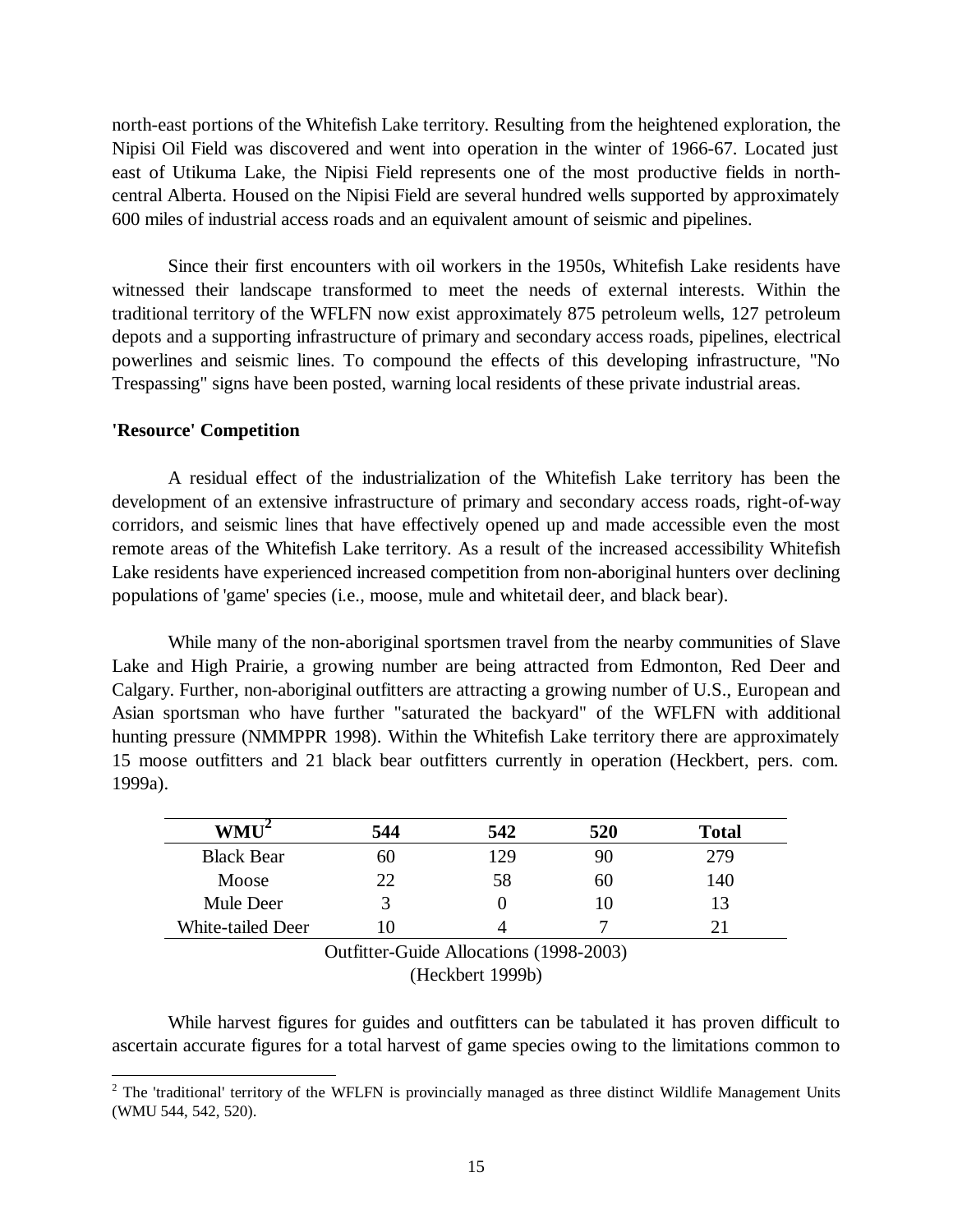survey methodologies. Because of this, total harvest figures can only be estimated. However, since 1993 the Natural Resource Division of Alberta Environmental Protection has initiated the Northern Moose Management Program (NMMP) in response to concerns expressed by aboriginal and sport hunters regarding the declining moose population in northern Alberta. Funded through the Fish and Wildlife Trust Fund, the NMMP is developing and enacting measures in an effort to reverse the declining moose population that ranges throughout the Whitefish Lake territory.

| WMU 544, 542, 520         | 1997 | 1996 | 1995 | 1994 | Total |  |  |  |
|---------------------------|------|------|------|------|-------|--|--|--|
| <b>Moose</b>              | 322  | 209  | 306  | 280  | 1117  |  |  |  |
| <b>Black Bear</b>         | X    | 16   | 51   | 35   | 102   |  |  |  |
| Mule Deer                 | 17   |      | 28   | 15   | 60    |  |  |  |
| White-tailed Deer         | 85   | 48   | 123  | 141  | 397   |  |  |  |
| <b>Sport Harvest Data</b> |      |      |      |      |       |  |  |  |

(Heckbert 1999b)

#### **Gift Lake Metis Settlement**

In the context of aboriginal land conflicts, the Alberta Metis Settlements represent an anomaly in Alberta. Only in Alberta have the Metis succeeded in establishing their own communal land base. Through the Metis Betterment Act of 1938/40 more than 500,000 hectares of communal land have been provided along with hunting and fishing rights, socio-economic benefits, and health programs for Metis residents (Notzke 1994:186). Under this Act, twelve settlement were established (of which eight remain) throughout Alberta. The Gift Lake Metis Settlement represents one of the those land bases.

The Gift Lake Metis Settlement is located directly west of Utikuma Lake, bounded by Peavine Metis Settlement to the west and the Whitefish Lake Reserve (R. 155) to the east. The land base that was established for Gift Lake residents comprises a 83,916 hectare (207,273 acres) area. This land base is approximately 839  $km^2$  (324 mi<sup>2</sup>) and represents the second largest Metis Settlement in Alberta (McCully and Seaton 1982: 16).

Despite First Nation treaty rights of "hunting, trapping, and fishing for game and fish for food at all seasons of the year on all unoccupied crown lands and any other lands to which the said Indians may have a right of access", Metis settlement lands have been classified as private lands administered by the province, thereby removing them from First Nation access. The establishment of the Gift Lake Settlement subsequently removed 839  $km<sup>2</sup>$  of land and resources from the use of Whitefish Lake residents despite its representing a significant portion of their traditionally used and occupied territory.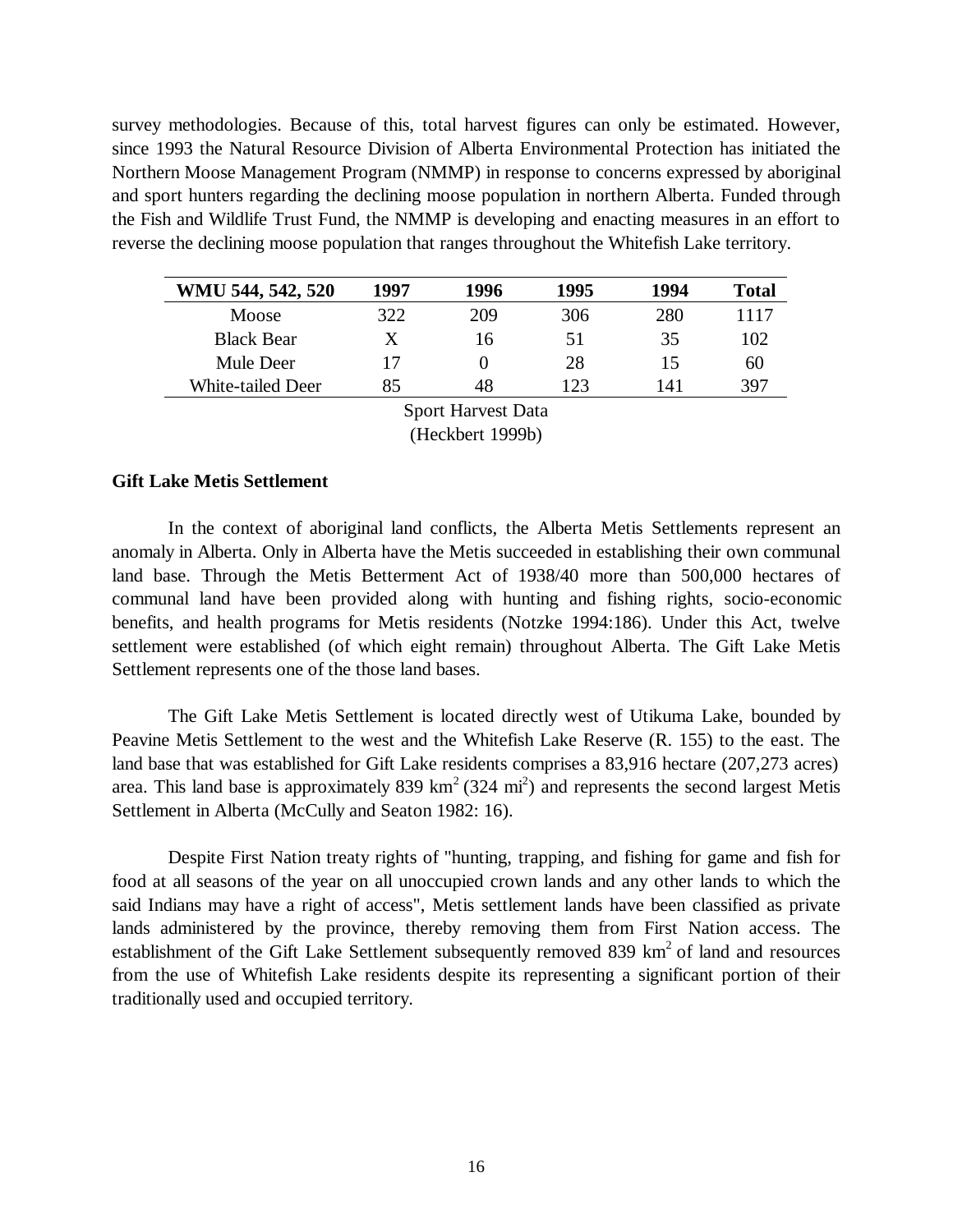# **MANAGEMENT APPLICATIONS: CHALLENGES IN LAND USE MAPPING**

Despite efforts to quantify accurately traditional and contemporary land use patterns, researchers have been methodologically limited in depicting the cultural significance of the 'land' and the ideological images of these 'places' in the maintenance of Aboriginal culture. One of the primary challenges in land use research has been in accurately representing the landscape in a culturally appropriate manner that represents both spatial and temporal associations.

The landscape of the WFLFN represents a mosaic of culturally significant 'places', often with names and narratives attached that transform the physical embodiment of the landscape into a cultural process (Andrews et al 1998). However, the growing interest in aboriginal land use has often been grounded in conventional planning and resource management practices that have generally represented only the spatial distribution of physical features of the landscape. Because the landscape elicits a range of cultural associations - mythographies, passages in one's life physical features of the landscape take on a functional role that far exceeds their value as an instrument of reference in land use mapping. The system of knowing that is unique to Whitefish Lake residents demonstrates a temporal depth that can not be textualized or mimicked by the fixed parameters of land use maps. Unfortunately, land use research has often been reduced to a process of 'cultural triage', where the cultural (holistic) landscape of Aboriginal communities is presented as a series of fixed coordinates or physical attributes distributed randomly throughout a vernacular environment.

Through the objectification of 'memory-scape'<sup>1</sup> the cultural significance of the 'land' and the ideological images of these 'places' have often failed to be accurately represented in a way that symbolizes the multidimensional landscape of Aboriginal peoples. As a result, the limitations of land use mapping have in many cases entrenched an attitude within government/industry that the Aboriginal relationship to the landscape is more or less site specific and of little heritage value (Ives 1982). In these cases government and industry planners have often denied aboriginal ties to the land beyond the existence of these documented sites; sites which from the developer's perspective might be grudgingly accepted as small pinpoints in an otherwise empty landscape (Lane and Chase 1996: 181). By simply extracting local knowledge and reducing the cultural landscape to a series of static codified sites land use research may actually contribute to alienating Aboriginal peoples from the lands they have long worked to protect.

#### **The De-Contextualization of Land Use Knowledge**

An additional concern in land use research is in the removal of local knowledge from community control. Once removed from the local context, land use information may be easily misrepresented or inappropriately used by external interests in ways that do not serve local needs and aspirations. By being accessible in a cartographic format, 'western' land managers are able to elicit specific elements of local knowledge (i.e. moose yarding areas) and insert them into the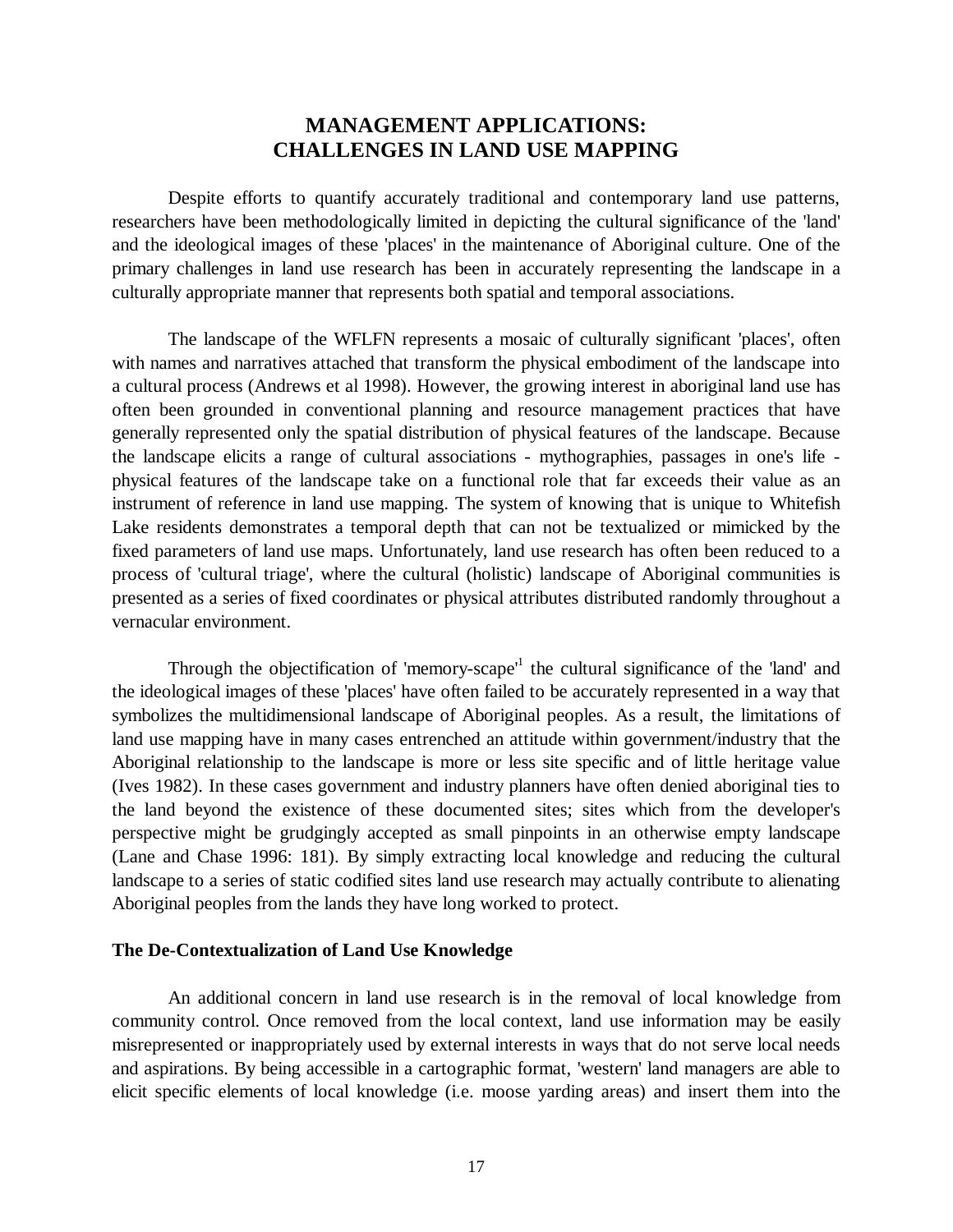western management model, thereby empirically removing aspects of the local knowledge system from its cultural context as well as eliminating any direct involvement at the local level.

In addition, once removed from local control, land use information may be used by industry planners to satisfy government requirements of incorporating local knowledge and involvement into the planning and assessment process, excluding any actual community participation in the planning process. As Stevenson (1998: 6) has noted, by textualizing or transforming TK into 'literate' forms (i.e. Geographical Information Systems), the text becomes the authoritative source rather than the holders of the knowledge, thereby rendering control over access, use, and application to external interests.

#### **Moving From Commodity to Process**

If the landscape of the WFLFN is to be presented in a culturally appropriate way we have recognized that research must extend their depiction of the landscape beyond a series of codified sites. More important is the establishment of a process that conveys the complex relationship between community residents and the landscape that constitutes their territorial identity. Because of this, land use research should be seen as a dynamic process rather than a static representation. Therefore, capacity building at the community level that facilitates dialogue has represented one of the primary objectives in this land use study.

To have local land use knowledge shared only to collect dust on a shelf; to be incorporated into a Geographical Information System with no local means of access; or to have the project abandoned when researchers leave the community, not only misrepresents the Aboriginal landscape but is in the end a disservice to the holders of that knowledge. If land use research is meant to safeguard the cultural landscape of Aboriginal peoples, future research initiatives must be seen more as a vehicle for involvement and empowerment than as a salvaging of cultural artifacts. By failing to promote capacity building mechanisms at the community level, land use research may actually hasten the extinguishment policies Aboriginal peoples have long resisted, thereby leaving the traditional territories of Aboriginal peoples as the isolated sites they are often depicted as. As Kemp and Brook (1995: 27) have noted:

> ... 'collecting' and 'documenting' indigenous environmental knowledge is in fact counter-productive. These knowledge systems have been under serious attack for centuries, and the social systems that support them have been seriously undermined.... It is not just a question of recovering and recording indigenous knowledge; it is one of respect and revitalization.

To promote this capacity Aboriginal communities must assume 'ownership' of the research process in order to gain an equitable role in the management of their traditionally used lands. Often, *Participatory Action Research* (PAR) methods have been equated with this type of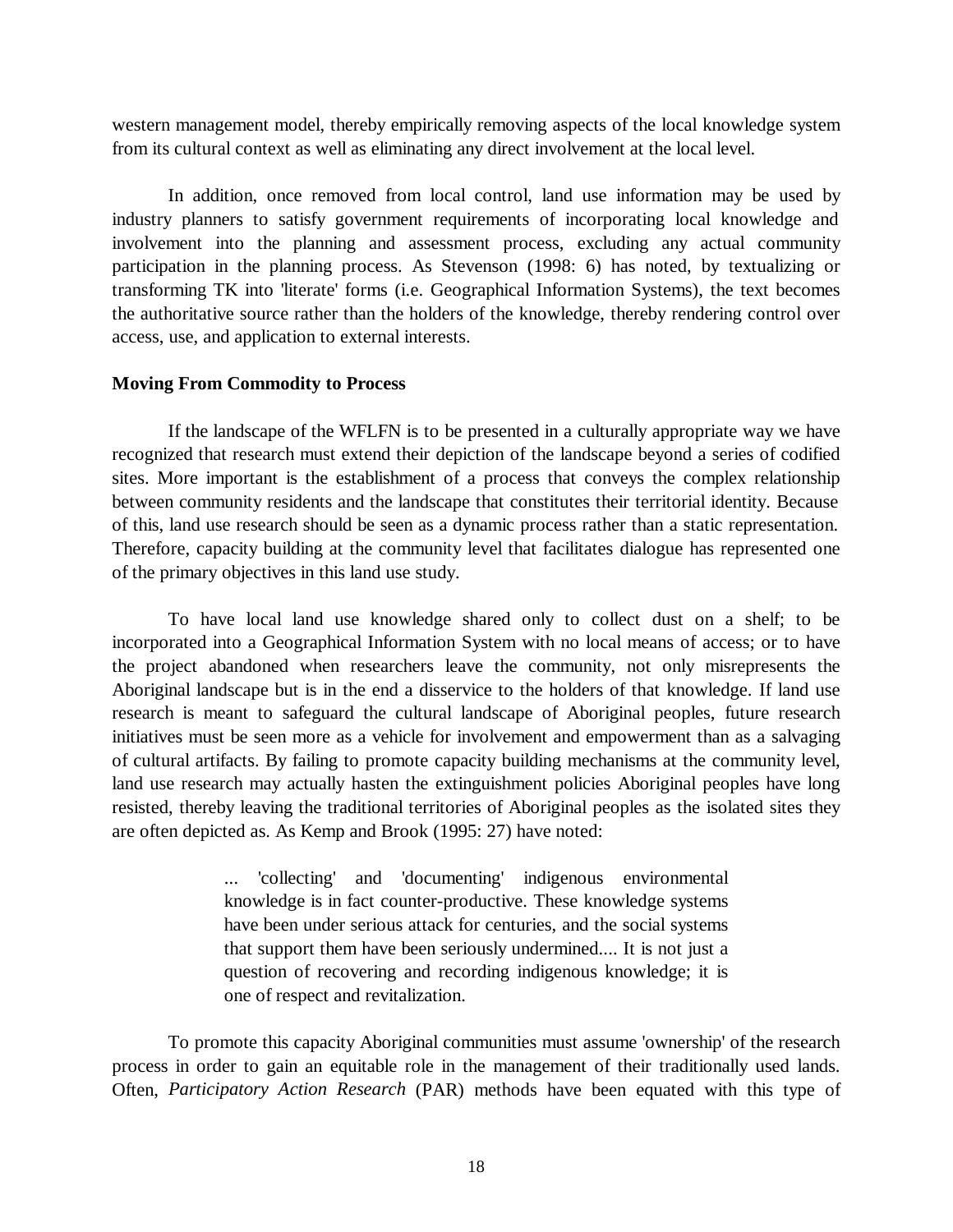approach. However, as Berardi (1998: 443) has noted, Aboriginal communities must remain cognizant of the fact that PAR methodology can misrepresent 'participation' for what is still extractive research. That is, despite the label, unless the process is truly 'owned' by the community PAR initiatives can easily be co-opted by industry, government, and academic institutions who have very limited notions of community 'participation'. Used as a catch phrase, 'participatory' research can be superficially applied by researchers holding firmly to traditional research methodologies.

However, Whitefish Lake has recognized that when properly exercised, PAR can serve as a capacity building process in itself. By employing collaboratively developed research designs, the views of community residents can be articulated in a dialogue that recognizes the multidimensional landscape. Further, the involvement of local residents has extended beyond merely administering questionnaires and surveys to the acquisition of marketable skills that will enhance local involvement in the land management process. By establishing a process of 'ownership' local knowledge can be controlled in accordance with community norms and desires, thereby empowering and mobilizing local initiatives in order to further their own self-defined development.

Because there is a growing reliance on land use research in the planning and assessment process, direct community involvement is required more than ever. It must be recognized that the knowledge presented in land use research is not mutually exclusive from the people who actually apply that knowledge system. Therefore, if the cultural landscape of Aboriginal peoples is to be recognized in land use research, a process must be established that recognizes that the textualized landscape comes with people and a culture attached.

# **RESEARCH OBJECTIVES**

One of the primary objectives of the Whitefish Lake community was the documentation and preservation of cultural sites that are known to exist throughout the management area. In cooperation with Alberta Community Development (Cultural Facilities and Historic Resources Division) and Alberta Lands and Forests, the cultural 'values' of the WFLFN, which include grave sites, historic sites and archaeological sites have been recorded and placed under Protective Notations through the Historical Resources Act, thereby ensuring the preservation and protection of these areas from future development. To date a total of 40 individual burial sites have been documented and registered that were previously at risk from unknowing development. In most cases these sites are places that individuals or families had once occupied. While some of the graves have visible markings, such as headstones, wooden crosses, or fenced areas, many of these areas remain only in the memories of Whitefish Lake elders, making the documentation and protection of these sites even more important.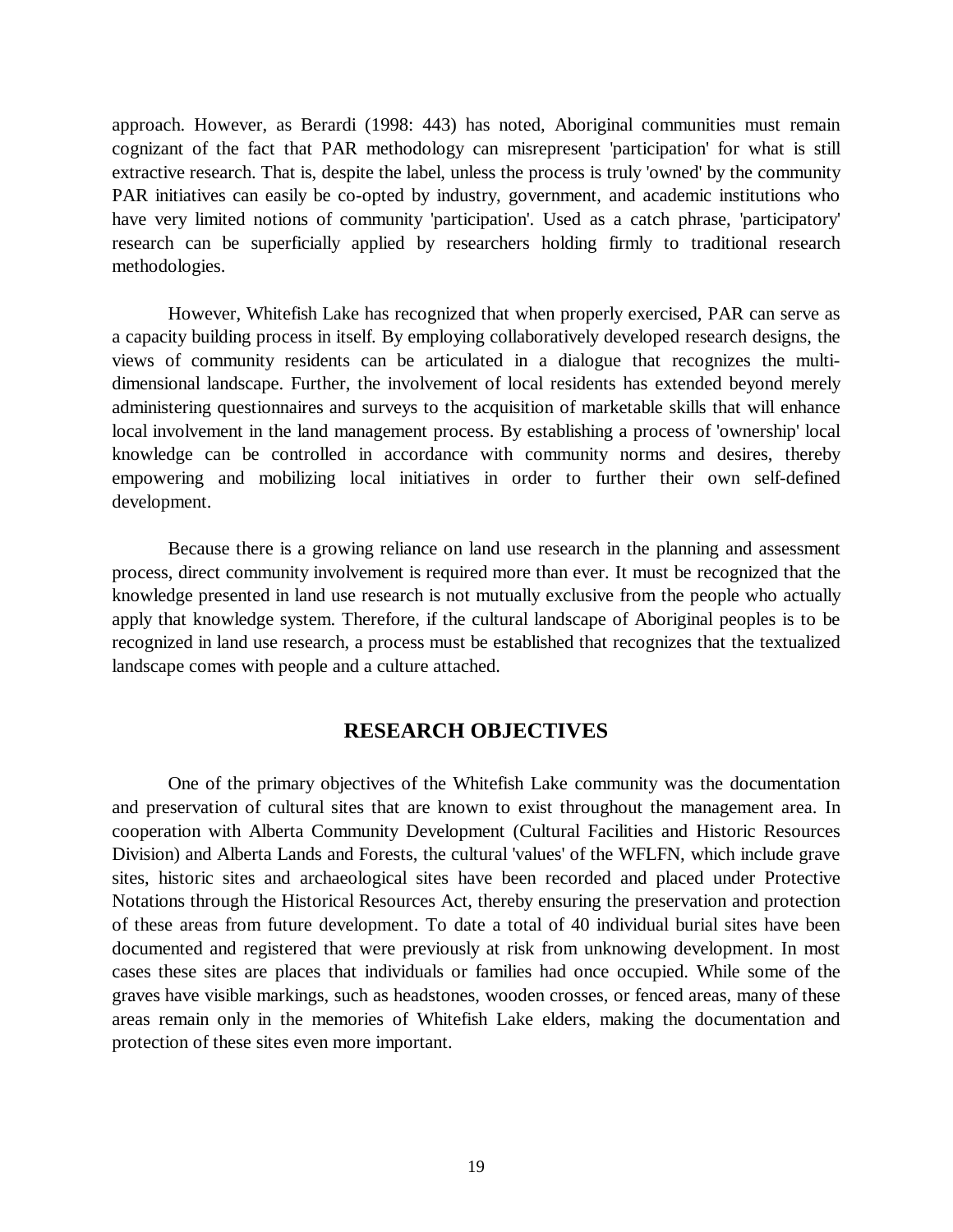Local knowledge regarding fish and wildlife habitat is also being used to safeguard specific locales. By working with the Alberta Department of Fish and Wildlife, areas such as medicinal plant locations, berry locations, mineral licks, waterfowl nesting and staging areas, and other critical wildlife areas have been recorded and are being placed under Protective or Consultative Notations, again serving to safeguard these areas from future development. When development plans are slated for these areas Whitefish Lake representatives, industry representatives and government personnel review the plans, make recommendations and then decide how best to proceed in a cooperative manner.

To help enhance their role in the management process, Whitefish Lake is developing and rendering operational a digital, automated land management system (GIS) to demonstrate their capabilities of incorporating industrial land management data with their own traditional land and resource knowledge. Through the completed land use research, WFLFN is developing the capacity to convert traditional land values digitally into a GIS computer based system which can visually display, edit and analyze the geographically referenced material. This system will enable the WFLFN to incorporate industrial land management plans with the traditional land and resource component of the project, allowing the WFLFN to identify and then promote, preserve and protect their traditional values and knowledge. This will allow the WFLFN to identify both market and non-market forest values before any activity occurs in the area. In addition to protecting traditional land values, it will further allow the WFLFN to participate in land management and resource development planning with government and industry partners.

An additional objective of Whitefish Lake was the recording of community held 'placenames' or toponyms for the local landscape (accomplished through the TLUOS). Seen as being integral to sound co-operative management, Whitefish Lake has recognized the importance of establishing common terms of reference for physical features of the landscape.

While the recording of named-places or toponyms, together with their spatial and epistemological correlates, have long been the subject of anthropological inquiry, the recording and use of local place-names has received no regard from government/industry land managers operating within the traditional territory of the Whitefish Lake Cree. In addition, the provincial maps generally used by industry and government planners refer to landscape feature by names that have no relevance to local residents and are sometimes represented by only a number and a legal description of its location (i.e. NW 1/4-1/4 of section 19: 7-Twp.83, R.13-W.of the 5th). Because of the significance of 'place' to Whitefish Lake residence, the establishment of common toponyms is an attempt to illustrate the relationship local residents have with the surrounding landscape. The recognition of this relationship by industry and government land managers is believed to be vital to successful co-operative land management.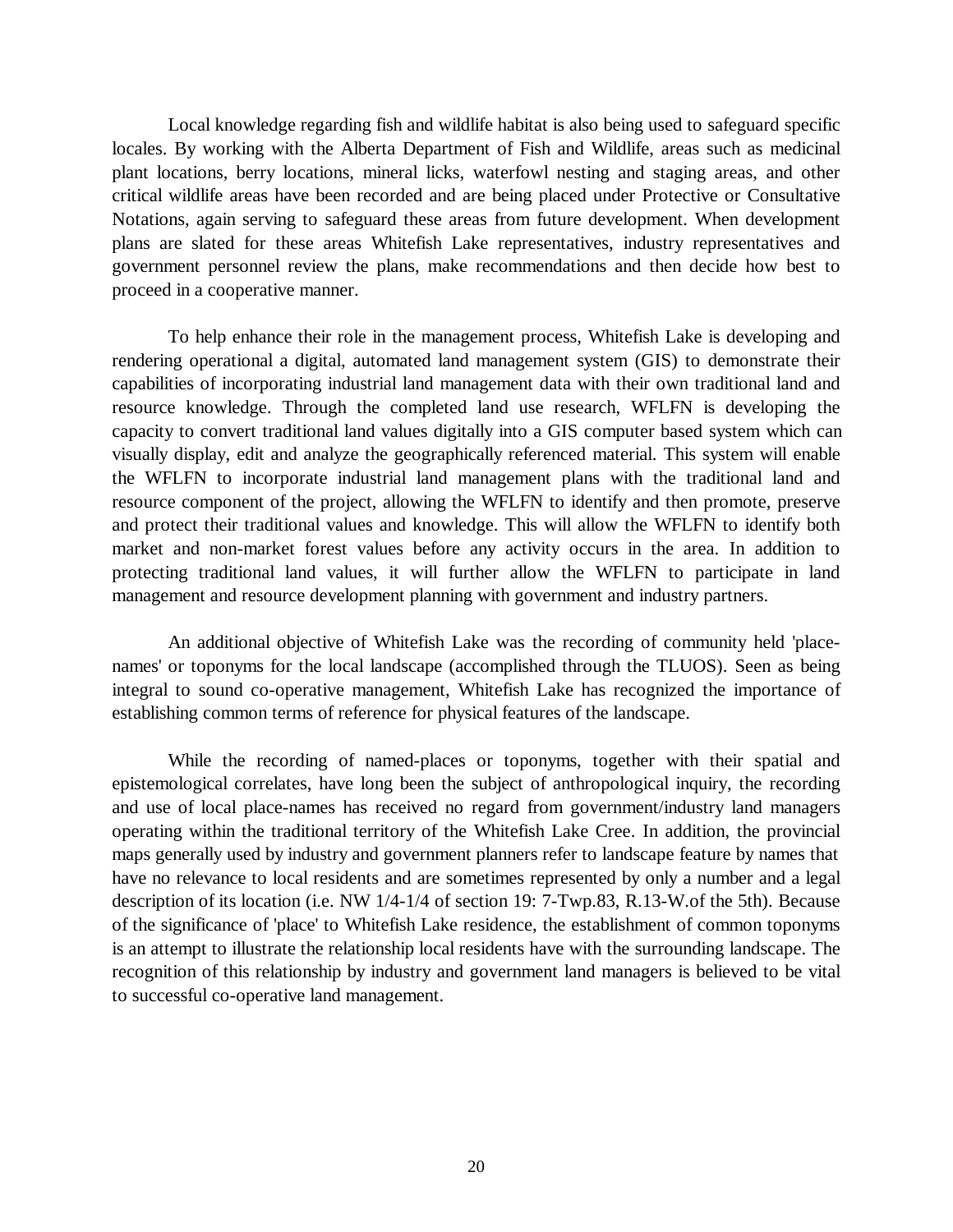#### **Integrating TEK and Wildlife Research**

Failure to incorporate TEK into provincial management decisions stems from a number of cross-cultural barriers. Foremost among these barriers is the belief among government resource managers that TEK is ill-suited to meet the demands of contemporary environmental management. However, through the textualization of local landscape knowledge provincial managers who are involved in the cooperative management process have begun to recognize the value of local knowledge (temporal/spatial) in the development and conducting of wildlife research.

This cooperative approach to research is currently being demonstrated by the Alberta Fish and Wildlife Service and Whitefish Lake regarding the location and preservation of 'mineral licks' located throughout the management area.<sup>3</sup> Of concern to both parties is the preservation and protection of these valued habitat areas. Through efforts facilitated by the Whitefish Lake Land Use Study, provincial managers are working with Whitefish Lake hunters and trappers to locate and safeguard these critical habitat areas from unknowing development projects.

To enhance local involvement, Whitefish Lake plans to be actively involved in all wildlife research to be conducted within the management area. This will be achieved by cooperatively designing and conducting research that is considered to be of importance to the both the Whitefish Lake community and provincial agencies (i.e., land use research, wildlife/habitat research and environmental/community health studies).<sup>4</sup> This includes conducting, monitoring, and reviewing research results, thereby ensuring community concerns and observation are recognized by provincial managers and incorporated into the research process. Whitefish Lake residents, and specifically the elders, can provide valuable information (both spatial and temporal) regarding the landscape that must be considered before any land management plans can be developed. It is hoped that future research that is of mutual concern to each party can be undertaken in a co-operative manner, thus achieving greater accuracy in results while strengthening the co-operative management relationship.

#### **Environmental Health Concerns**

 $\overline{a}$ 

There is a growing concern among the Whitefish Lake residents regarding the impact of industrial effects on the health of local wildlife and community residents (e.g., industrial residues, roadside/right-of-way herbicide spraying). In response, environmental health research will be conducted to identify specific areas of concern, including the perceived contamination of country foods, the identification and location of specific contaminants and the resulting effects on environmental health (human/non-human), and the documentation of local perceptions regarding

 $3$  Mineral licks are natural spring areas with high concentrations of sodium which attract moose and other ungulates.

<sup>&</sup>lt;sup>4</sup> This has been demonstrated by integrating components of the WFL land use and occupancy study into the 1999 Timber Management Plan for the S-9 Forest Management Unit developed cooperatively between the WFLFN, Alberta Lands and Forests, Tolko Forest Product and Zeidler Forest Industries.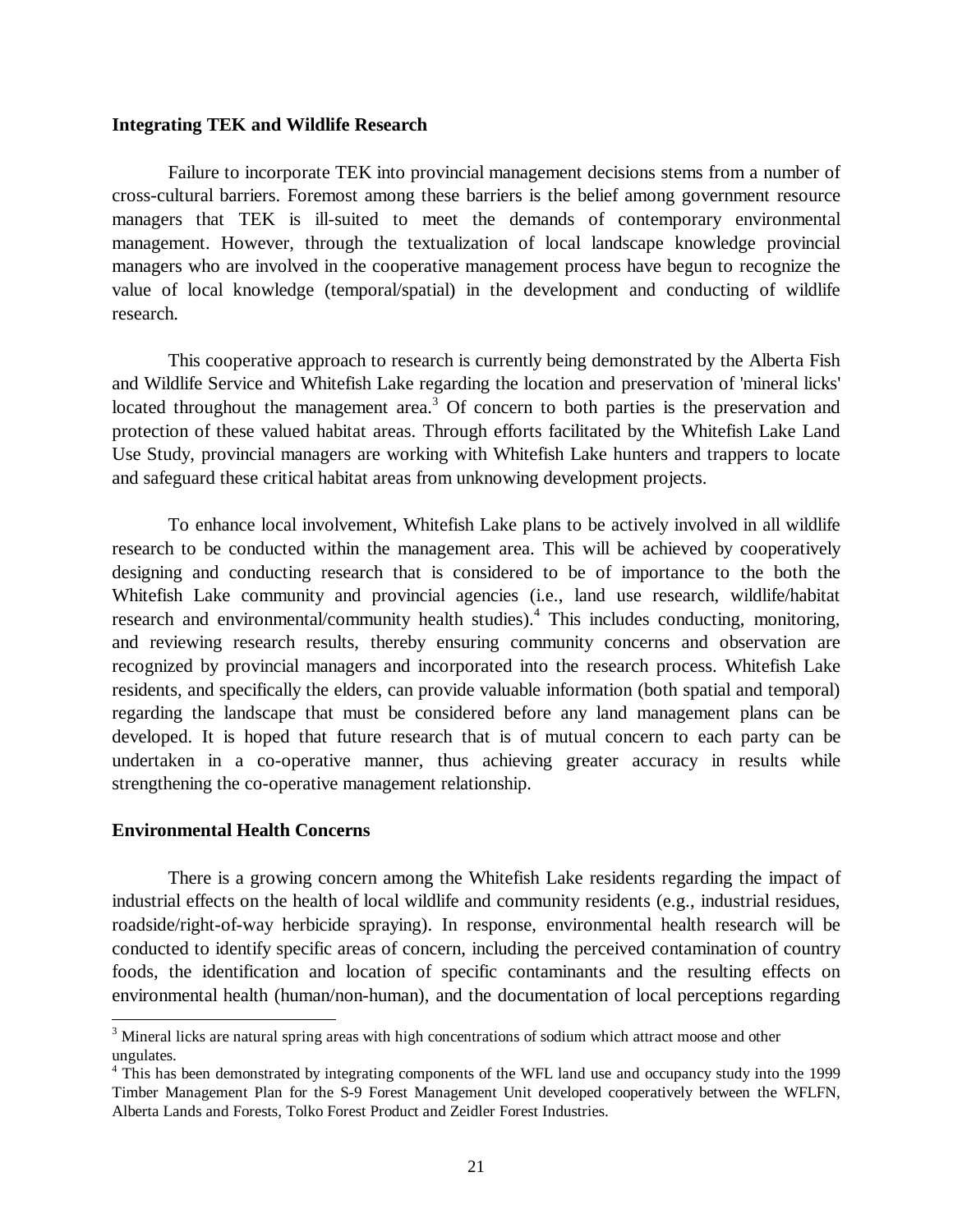the functioning ecosystem in relation to temporal and spatial change. Through the Whitefish Lake Land Use Study a vehicle for dialogue has been established that enables the concerns of community residents to be expressed in a forum which can facilitate co-operative approaches leading to change.

#### **Reclamation of Industrial Activity**

Over the past three decades, industrial land disturbance activities such as exploration, pipeline construction, road access, seismic work and sand and gravel extraction have resulted in ecologically unbalanced and aesthetically unappealing areas in the Whitefish Lake territory. Under the 1973 *Land Surface Conservation and Reclamation Act*, 5 these areas are to be returned to a condition which will allow for 'productive' use. However, because of provincial regulatory limitations (i.e., limited funds and man-power to enforce provincial regulations) these industrial abandoned areas are often left unreclaimed, leaving the landscape scarred by past industrial activities.

Through the completed land use research Whitefish Lake is establishing a process that will facilitate their involvement in the reclamation of these industrial areas. By working directly with the Canadian Forest Service, Alberta Lands and Forests and industry, Whitefish Lake plans to ensure that disturbed areas located within their traditional territory are reclaimed in a manner that incorporates the interests of the WFLFN, be it wildlife habitat recovery, watershed benefits or recreational opportunities.

As no two disturbance areas are the same, government, industry and the WFLFN will work cooperatively on a site-by-site basis to determine the most appropriate reclamation approach. This involvement will also allow Whitefish Lake to be involved in the actual reclaiming process, thereby providing an economic benefit to local contractors while facilitating a transfer of skills that can be applied to other reclamation projects outside the Whitefish Lake territory.

# **CONCLUSION**

In the co-operative management process, the use of local knowledge, presented through traditional land use maps, is central to effective land use planning. The textualization of landscape knowledge provides the basis of information necessary for effective management while providing Whitefish Lake with the tools needed to address land use issues accurately. Land use mapping in this sense provides government and industry with a textualized account of the historic and contemporary land use activities occurring within the traditional territory of the WFLFN. Used in this capacity, land use mapping has provided Whitefish Lake with the means to articulate visually arguments that support their point-of-view in the co-operative management process. For the

<sup>&</sup>lt;sup>5</sup> The provincial Land Surface Conservation and Reclamation Act was enacted in 1973. The act is now being revised and will be integrated into the Alberta Environmental Protection and Enhancement Act.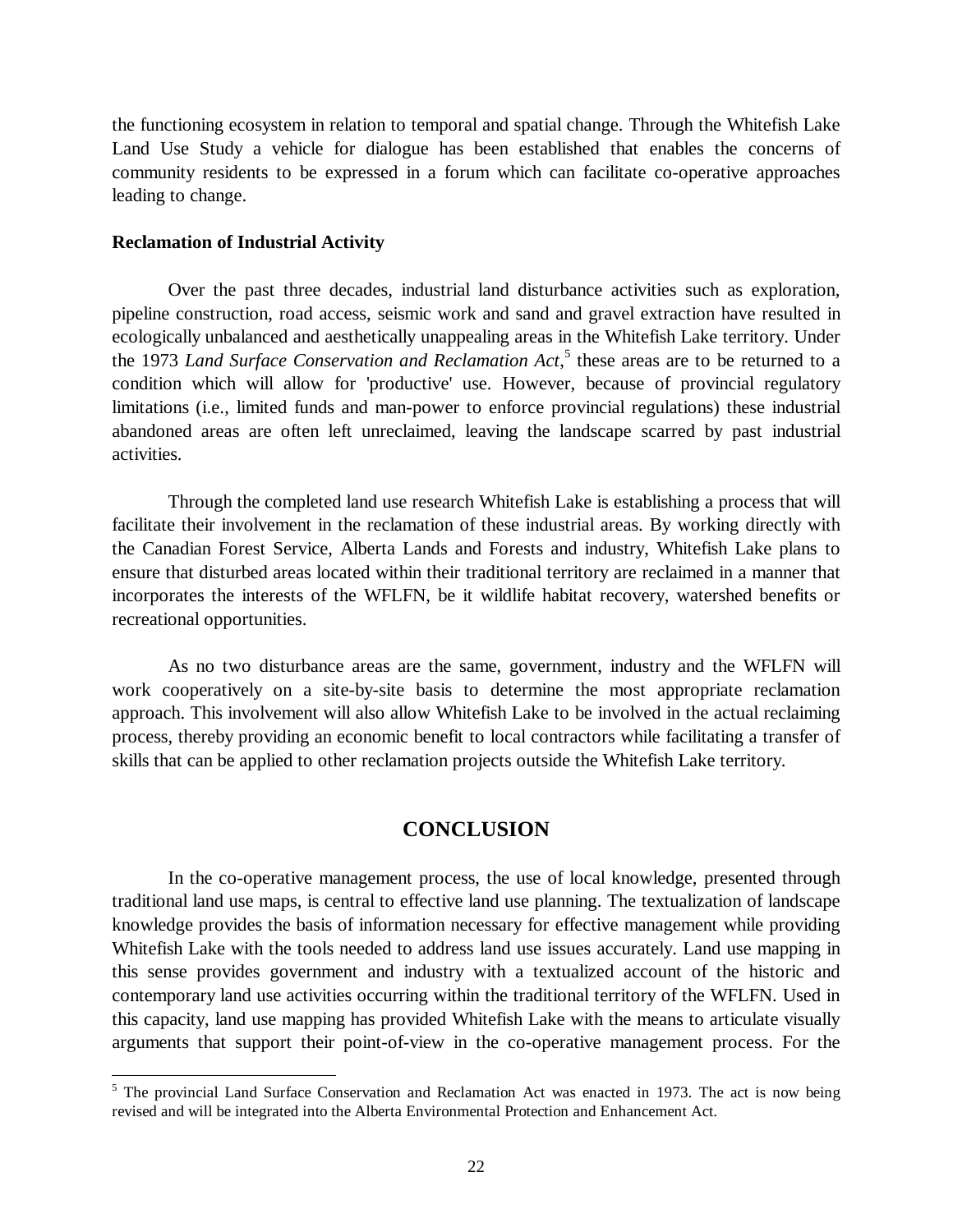WFLFN, land use maps have served as a vehicle for dialogue between themselves, government and industry. It gives a clear indication of the territory utilized by Whitefish Lake residents and provides a basis for governmental understanding of the intimate relationship that Whitefish Lake residents have with a specific geographical landscape.

In addition to its use in the land management process, land use mapping serves as an effective tool for political empowerment. Maps have been used to defend territories of land and sea by showing that aboriginal landscapes have long been occupied and sustainably 'managed'. Strategies for mapping the Whitefish Lake landscape have too effectively challenged the justification of 'state' intrusions (political and industrial) by visually 'authenticating' the traditional territory of the WFLFN, thereby contesting government claims that Whitefish Lake lacks a clearly defined land base. For Whitefish Lake, land use mapping has defined the summation of historic and contemporary uses of the area and is a textualized expression of Whitefish Lake's longstanding involvement with the known landscape. Mapping in this sense is a metaphor that speaks a universal language that all can understand and it is this ability to communicate through maps that will help self-empower the WFLFN (Jarvis and Stearman 1995: 61).

Beyond its political component, land use mapping has served as a means of cultural empowerment as well. By visually defining a collective sense of territory, the sense of 'place' has sparked a renewed cultural identity among the Whitefish Lake residents. By bringing both young and old together to communicate about the land a renewed sense of cultural pride and territorial identity has arisen - in essence Whitefish Lake has visually said - "this is our home."

## **REFERENCES CITED**

- Andrews, Thomas D., John B. Zoe and Aaron Herter 1998. On Yamozhah's Trail: Dogrib Sacred Sites and the Anthropology of Travel. *In* Oakes, Jill, Rick Riewe, Kathy Kinew and Elaine Maloney (eds.), Sacred Lands: Claims, Conflicts and Resolutions. Canadian Circumpolar Institute, University of Alberta. Edmonton, Alberta: 305-320.
- Apland, Brian and Ray Kenny (eds.) 1989. British Columbia Archaeological Impact Assessment Guidelines. Province of British Columbia, Ministry of Municipal Affairs, Recreation, and Culture, Archaeology and Outdoor Recreation Branch, Victoria.
- Berardi, Gigi 1998. Application of Participatory Rural Appraisal in Alaska. *Human Organization*, Vol. 57(4): 438- 446.
- Brody, Hugh 1981. Maps and Dreams. Vancouver: Douglas and McIntyre.
- Dene Cultural Institute 1997. Report on Aboriginal Participation in Mining: Increasing Knowledge. Eighth Annual Report, July.
- Fort McKay First Nation 1994. There Is Still Survival Out There: A Traditional Land Use and Occupancy Study of the Fort McKay First Nation. Alberta, Canada.
- Freeman, Milton M.R. 1976. Report, Inuit Land Use and Occupancy Project (3 vols.). Ottawa: Department of Indian Affairs and Northern Development.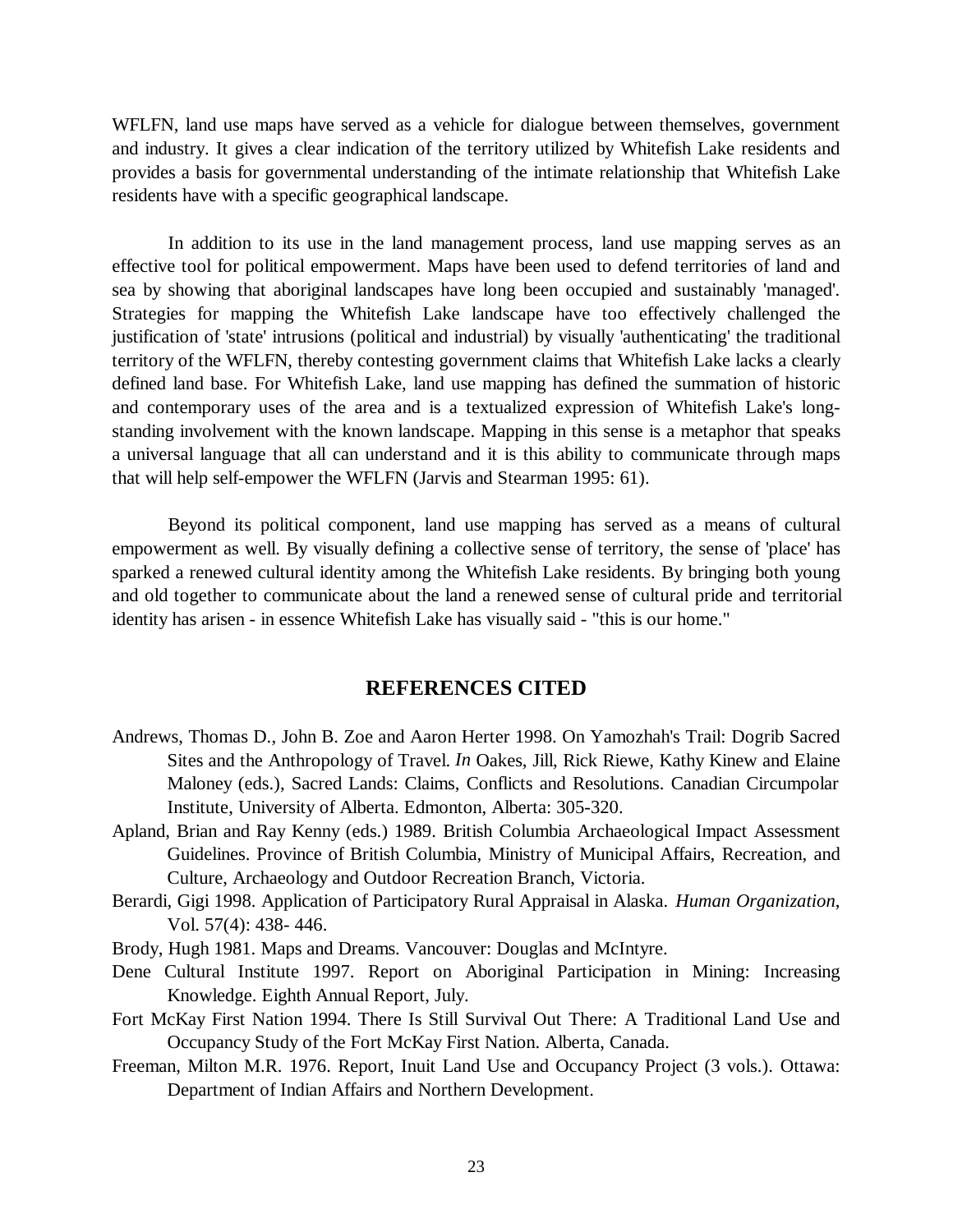- Heckbert, Mark 1999a. Wildlife Biologist, Alberta Environmental Protection, personal communication, March 22.
- Heckbert, Mark 1999b. Outfitter-Guide Allocation and Harvest Data: Wildlife Management Units 544, 542, 520. Alberta Environmental Protection, Natural Resource Division, High Prairie, Alberta.
- Ingold, Tim 1987. The Appropriation of Nature. Iowa City: University of Iowa Press.
- Ivanitz, Michele J. 1996. Co-Management of Resources Between Whitefish Lake First Nation and the Province of Alberta: Social Forestry and Local-Global Articulation. Thesis (Ph.D.) University of Alberta, Department of Anthropology: Edmonton, Alberta.
- Ives, John W. 1982. Evaluating the Effectiveness of Site Discovery Techniques in Boreal Forest Environments. *In* Francis, Peter D. and Eric C. Poplin (eds.), Directions in Archaeology: A Question of Goals. Calgary: Archaeological Association, University of Calgary: 95-114.
- Kemp, William B. and Lorraine F. Brooke 1995. Toward Information Self-Sufficiency: The Nunavik Inuit Gather Information on Ecology and Land Use. *Cultural Survival Quarterly*, Winter: 25-28.
- Lane, Marcus and Athol Chase 1996. Resource Development on Cape York Peninsula: Marginalisation and Denial of Indigenous Perspectives. *In* Resources, Nations and Indigenous Peoples. Oxford University Press, Oxford: 172-183.
- McCully, Al and Hugh Seaton 1982. Gift Lake Metis Settlement Land Use Planning Inventory. Municipal Planning Section, Planning Branch Alberta Municipal Affairs.
- Natcher, David 1999. Co-operative Resource Management as an Adaptive Strategy for Aboriginal Communities. Ph.D. Thesis, Department of Anthropology, University of Alberta. Edmonton, Alberta.
- Natural Resources Canada 1996. The State of Canada's Forests: Learning From History. Canadian Forest Service, Ottawa, Canada.
- Northern Moose Management Program Progress Report (NMMPPR) 1998. Northern Moose Management Program Progress Report (NMMPPR). Alberta Environmental Protection, Natural Resource Service. Edmonton, Alberta.
- Notzke, Claudia 1994. Aboriginal Peoples and Natural Resources in Canada. York: Captus University Publications.
- Stevenson, Mark 1998. Traditional Knowledge and Environmental Management: Moving From Commodity to Process. Paper presented to the National Aboriginal Forestry Association Conference, "Celebrating Partnerships", Prince Albert, Saskatchewan, September 14-18.
- Usher, Peter, F.J. Tough, and R.M. Galois 1992. Reclaiming the Land: Aboriginal Title, Treaty Rights and Land Claims in Canada. *Applied Geography* 12: 109-132.
- Usher, Peter 1990. Recent and Current Land Use and Occupancy in the Northwest Territories by Chipewyan and Dene' Bands. Office of the Prince Albert Tribal Council. Saskatchewan, Canada.
- Weinstein, Martin S. 1993. Aboriginal Land Use and Occupancy Studies in Canada. Workshop on Spatial Aspects of Social of Social Forestry Systems. Chiang Mai University, Chiang Mai, Thailand.